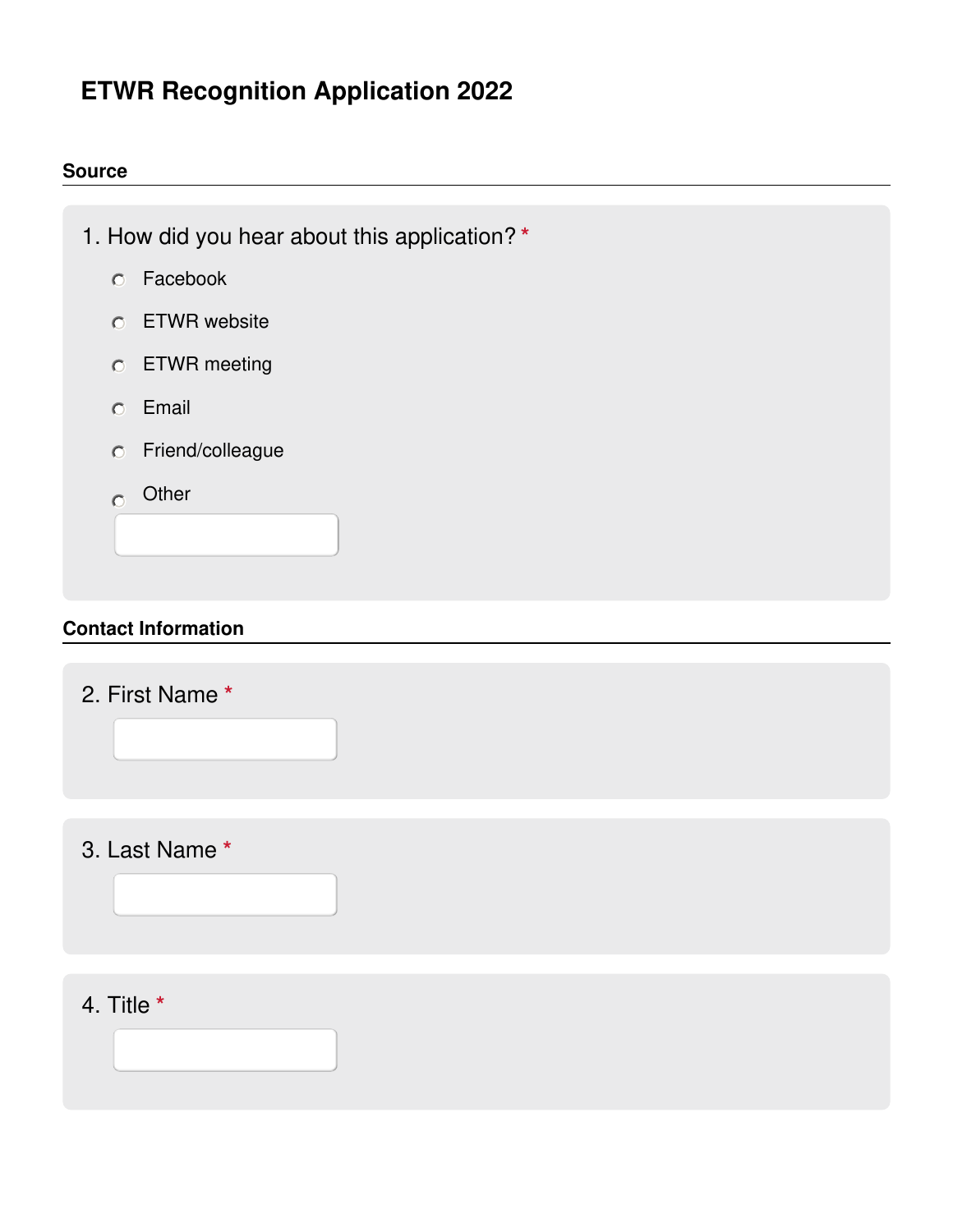# 5. Company Name **\***

6. Street Address **\***

# 7. Apartment/Suite/Office

8. City **\***

# 9. State **\***

10. Zip Code **\***

# 11. County **\***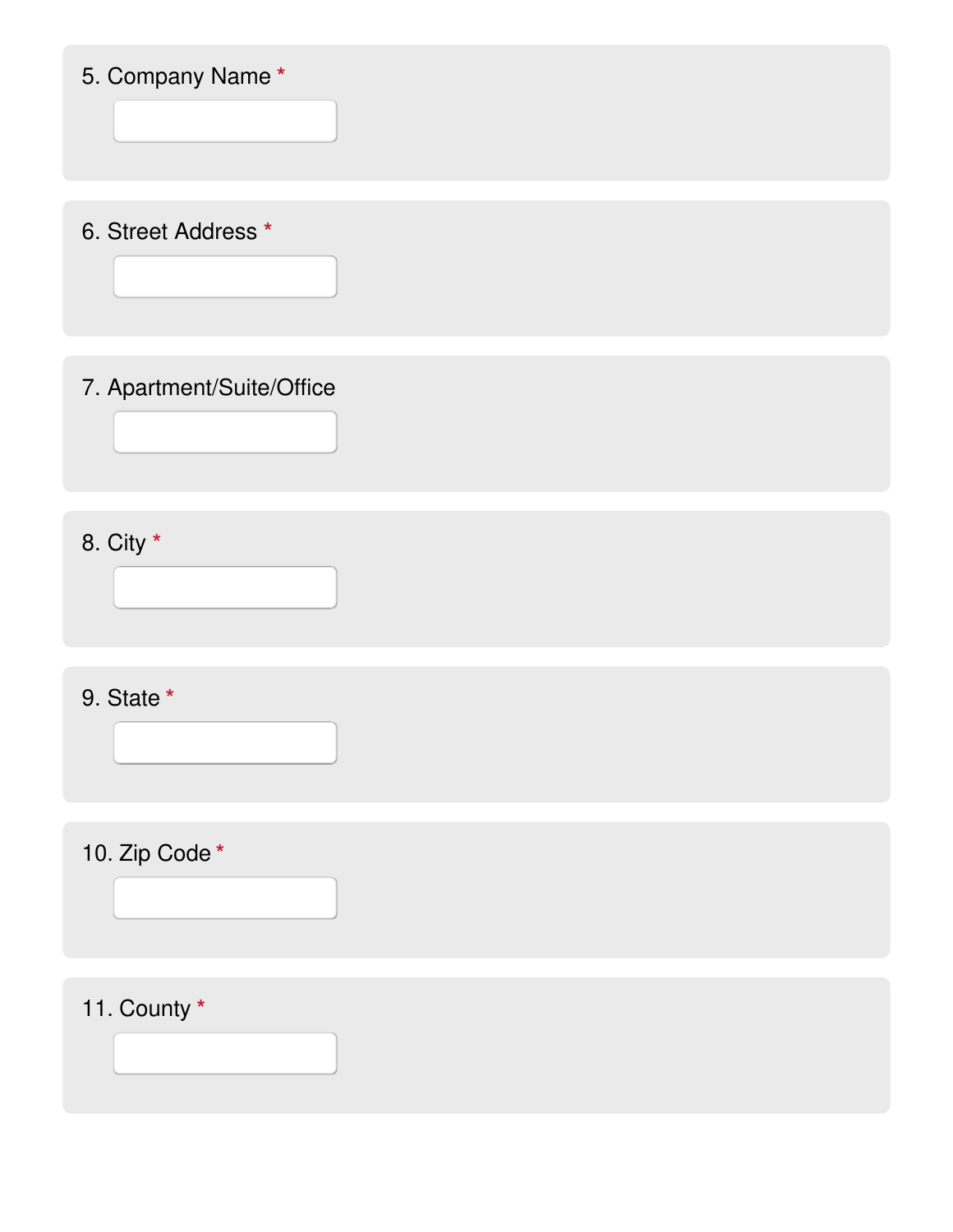# **Email Address** 12. Work Phone Number: 13. Mobile Phone Number: 14. Company Website: 15. Please enter your email address.**\*** 16. Please confirm your email address.**\***

**Business and Industry Type**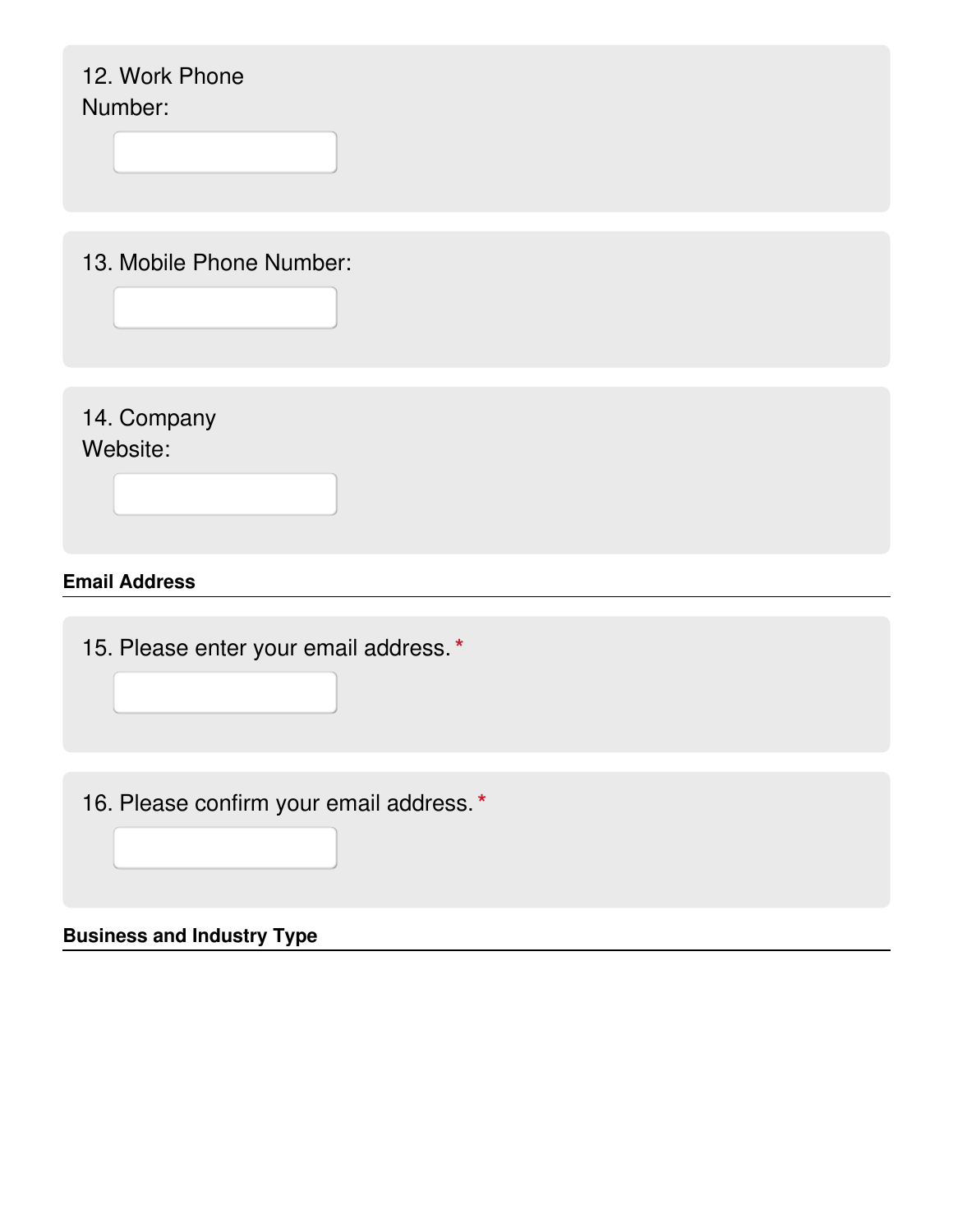17. Please select your organization's business type. **\***

- For-profit
- Government
- Nonprofit
- Other Write In (Required)  $\bigcirc$

- 18. Please select your organization's industry type.**\***
	- $\Box$  Retail
	- $\Box$  Hotel/restaurant
	- $\Box$  Health care
	- $\Box$  Real estate, rental and leasing
	- $\Box$  Finance and insurance
	- $\Box$  Educational services
	- $\Box$  Logistics
	- $\Box$  Manufacturing
	- □ Arts, entertainment and recreation

**\***

- $\Box$  Public service
- Other Write In (Required)  $\Box$

#### **Employer Size**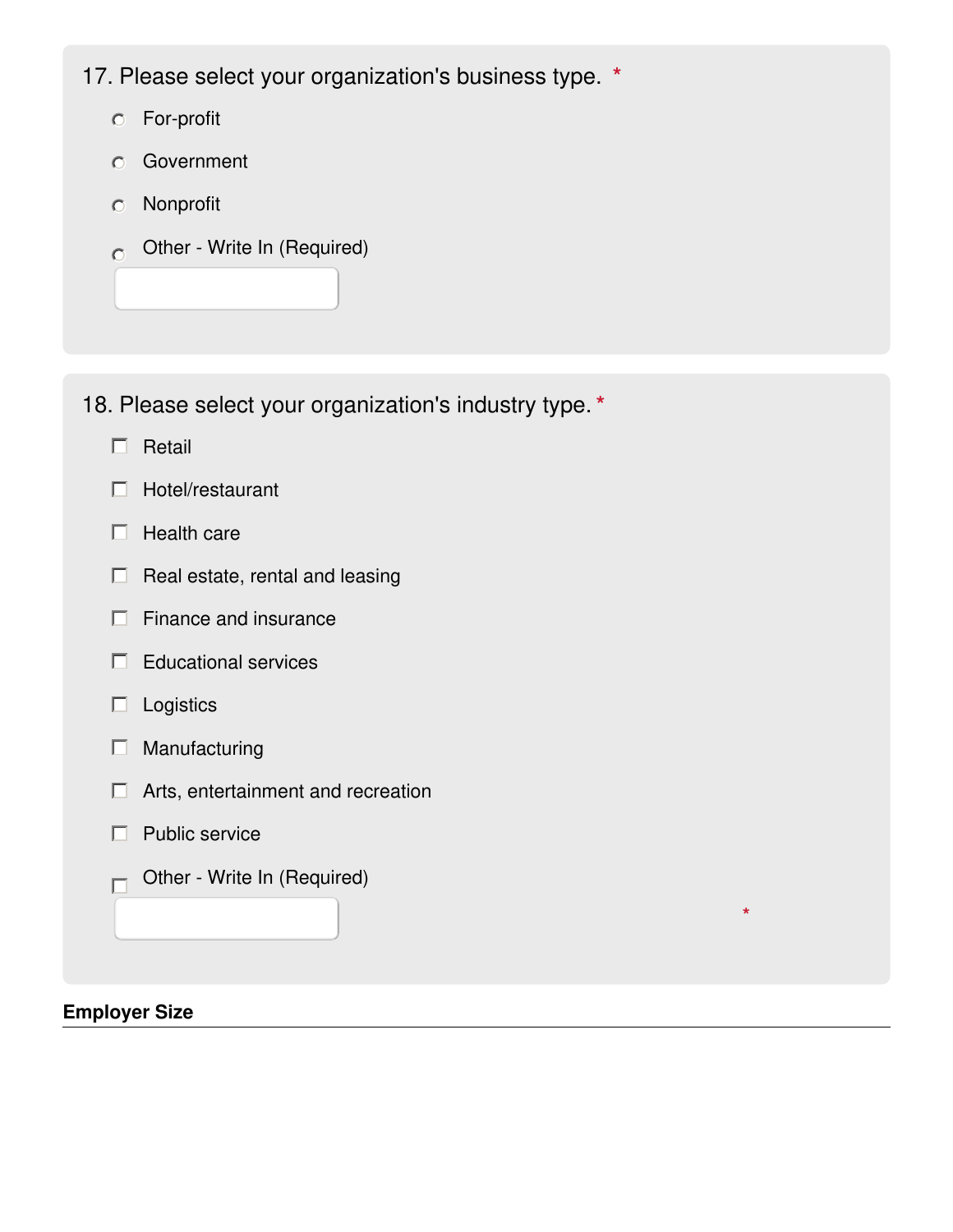- 19. Please indicate the size of your worksite.**\***
	- Small (< 300 employees)
	- Medium (300-1,000 employees)
	- $\circ$  Large ( $> 1,000$  employees)

20. How many employees work for your organization? (estimate for East Tennessee worksites if your organization has multiple sites) **\***

## **Application Type**

21. Are you applying for ETWR Bronze, Gold or Platinum status (ETWR Recognition) only, for grant-funded resources only or both ETWR Recognition and grant-funded resources? To review the criteria and descriptions click here. To view resources available before continuing, see a printable list here. **\***

- ETWR Bronze or Gold status only
- Both ETWR Bronze or Gold status and grant-funded resources
- ETWR Platinum status only
- Both ETWR Platinum and grant-funded resources
- Grant-funded resources only

## **Previously Applied?**

22. Have you previously applied for ETWR Gold status?**\***

- Yes
- No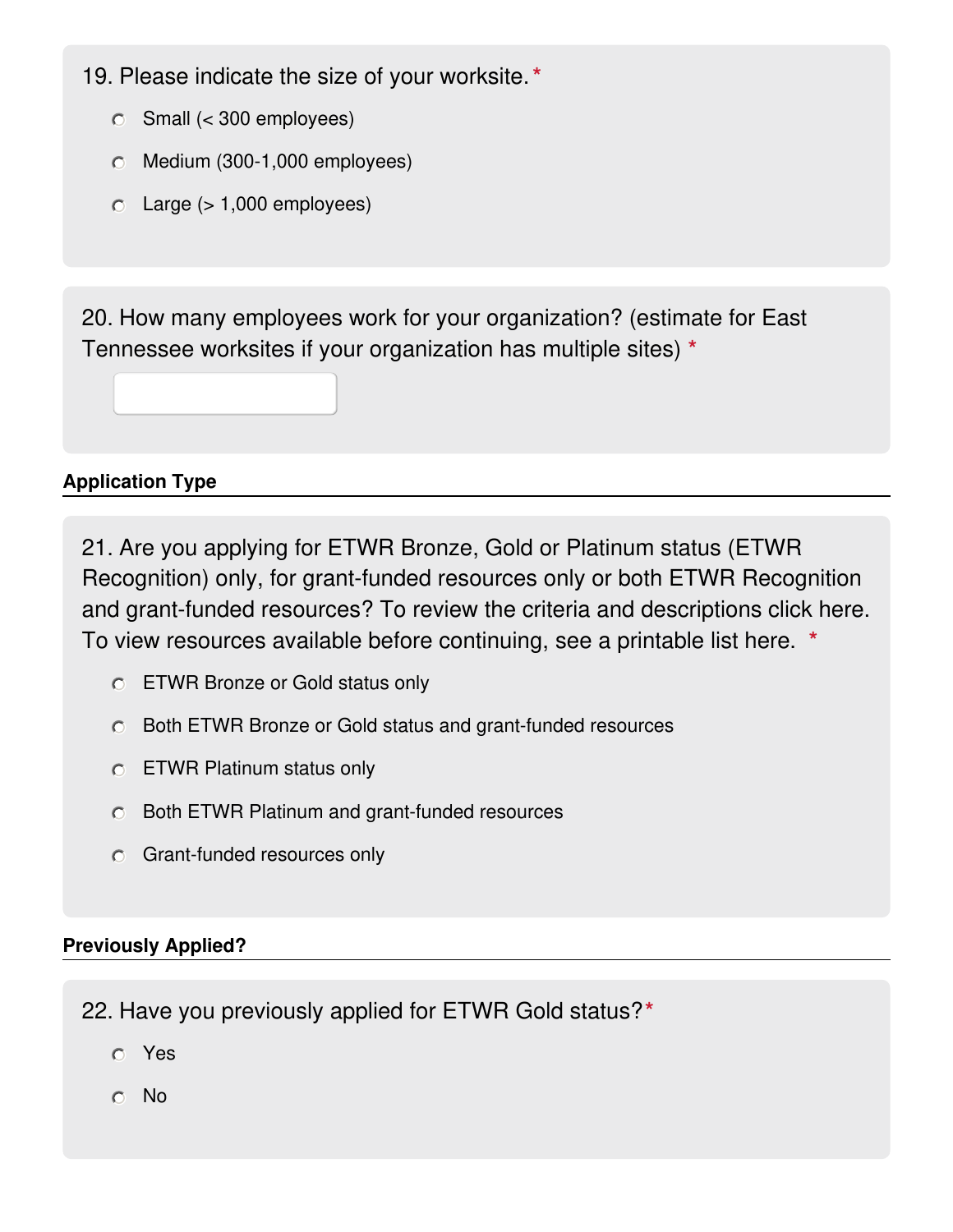23. Have you previously received ETWR Gold status? **\***

- Yes
- No

#### **Leadership Commitment**

## 24.

Are key stakeholders (i.e., senior management, human resource managers, safety officers, staff members, etc.) committed to worksite wellness? **\***

- Yes
- No
- Partial

## **List of Leaders**

25. Please list the names and titles of managers and leaders at your organization who have communicated a commitment to worksite wellness. The purpose of this question is to assess how much leadership support your worksite has related to wellness. The individuals you list will not be contacted.



#### **Modeling Healthy Behaviors**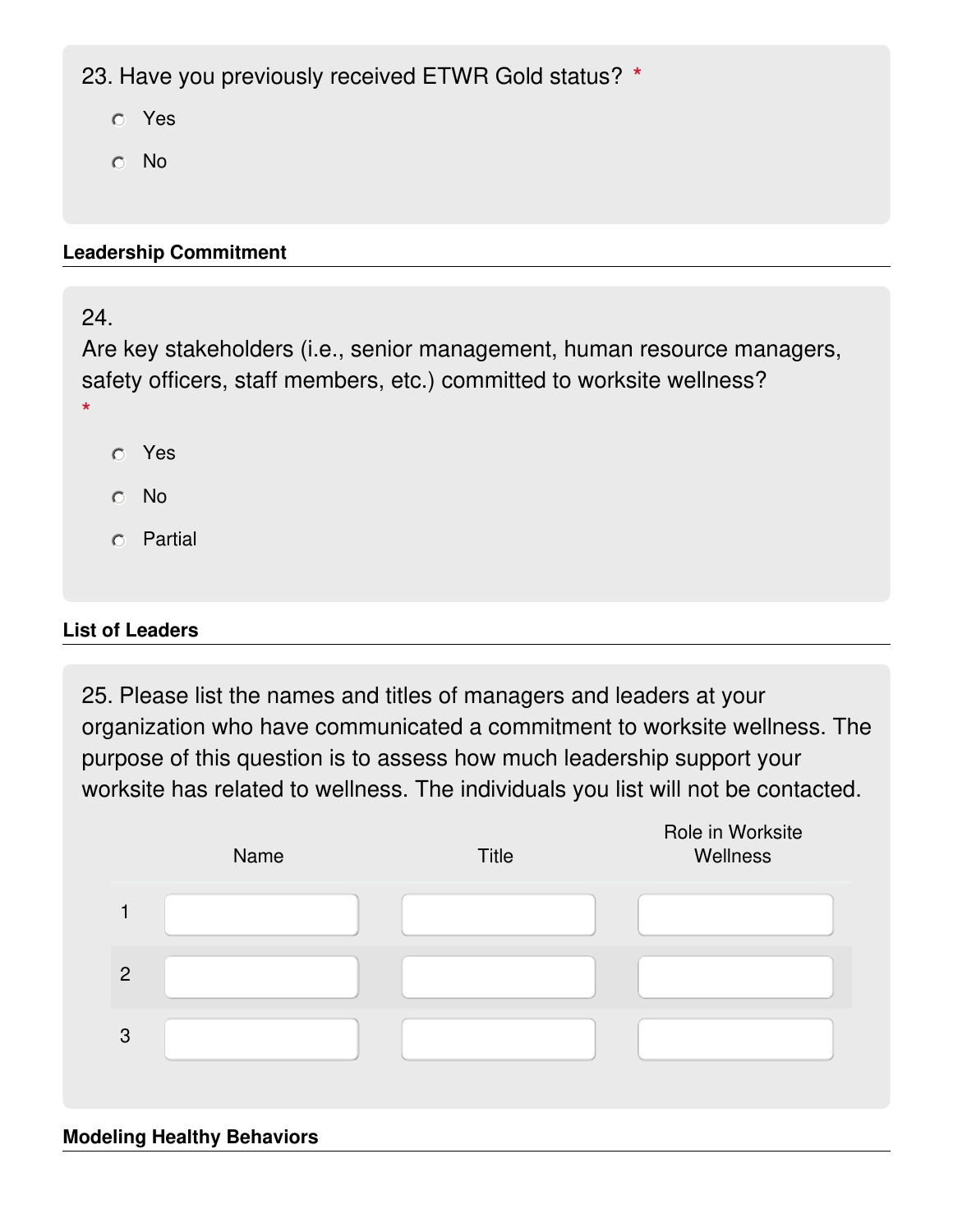26. Do employers role model healthy behaviors? (Choose healthy snacks/beverages, participate in wellness challenges and activities, etc.) **\***

Yes

No

## **Wellness Committee**

## 27.

Does your worksite have a wellness committee, champions, or designated employees who meet at least annually to oversee worksite wellness program operations?

**\***

- Yes
- No
- Not Applicable

## **Wellness Plan**

## 28.

Does your worksite have a worksite wellness plan in place? (Examples of documentation include action/strategic plans, wellness calendars, organizational objectives, summary of wellness program components, etc.) **\***

- Yes
- No
- o In Development

## **Wellness Plan Upload**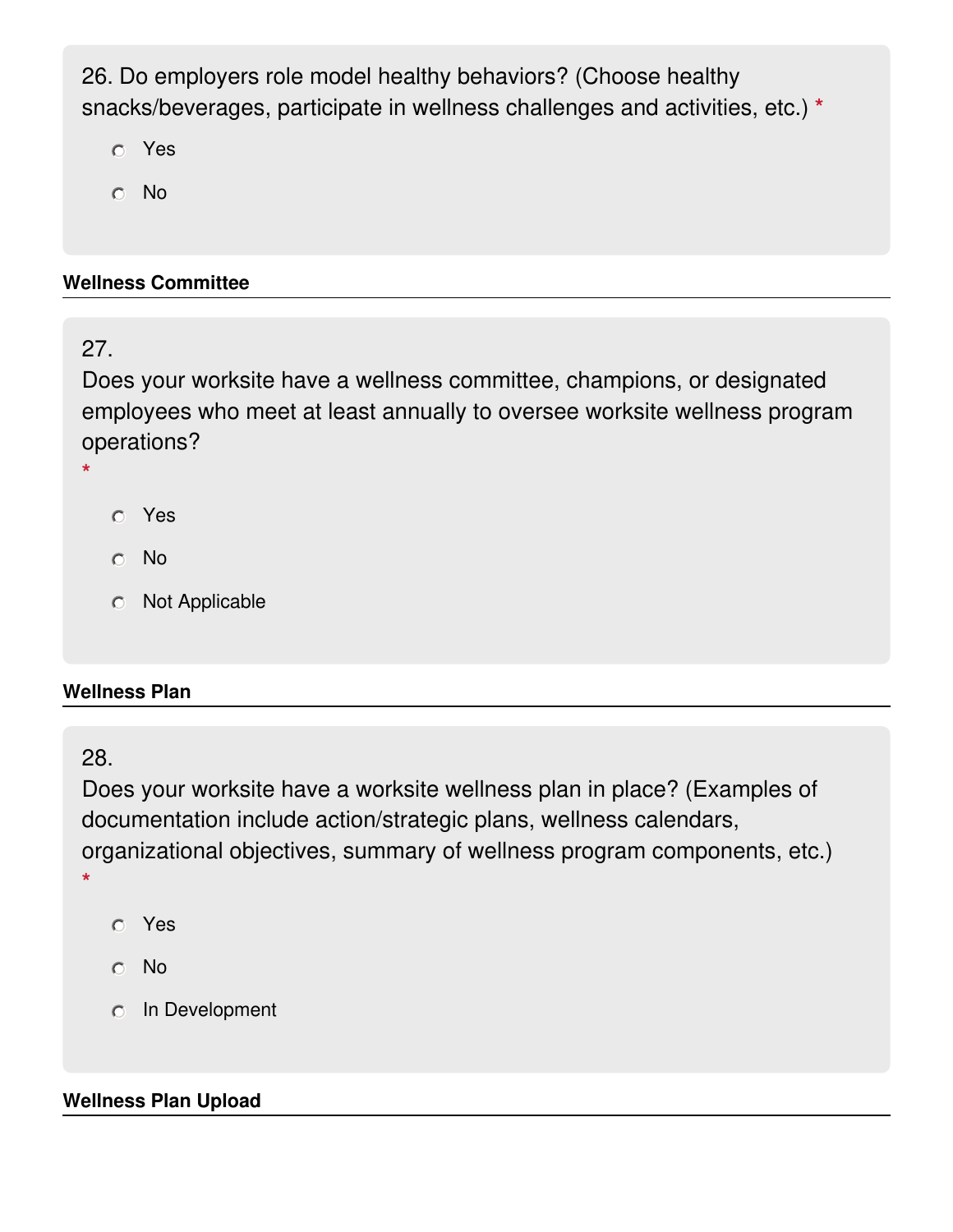29. Please attach your worksite wellness plan. Appropriate documents include action/strategic plans, wellness calendars, organizational objectives, summary of wellness program components, etc.

Browse...

## **Communication**

30.

Does your worksite regularly communicate wellness programming and information to employees?

- **\***
- Yes
- No
- Not Applicable

## **Description of Communication Strategies**

31. How does your worksite regularly communicate wellness programming and information to employees? **\***

**\***

- $\Box$  Email
- $\Box$  Staff Meetings
- $\Box$  Newsletters
- $\Box$  Intranet
- Other Write In (Required)

#### **Wellness Budget**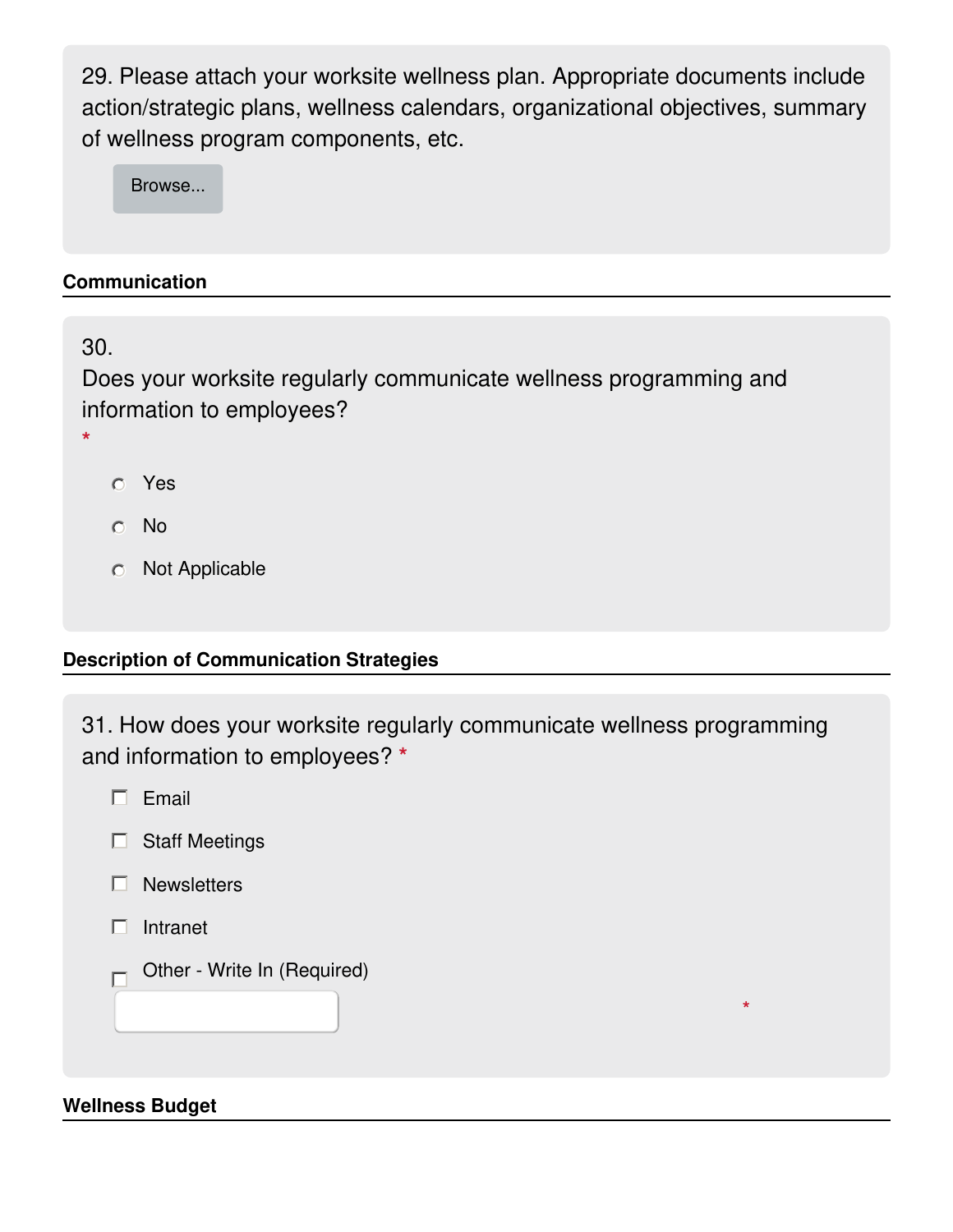## 32.

**\***

Is there a worksite wellness budget (including insurance rebates, allotted funds, etc.) for employee health promotion that includes some funds for programming or incentives?

- Yes
- No
- Not Applicable

#### **Employee Interest Survey**

33.

Does your worksite offer an annual needs and interests survey to employees as a means to check-in with the wellness program target audience? **\***

- Yes
- No
- Not Applicable

#### **Community Health Initiatives**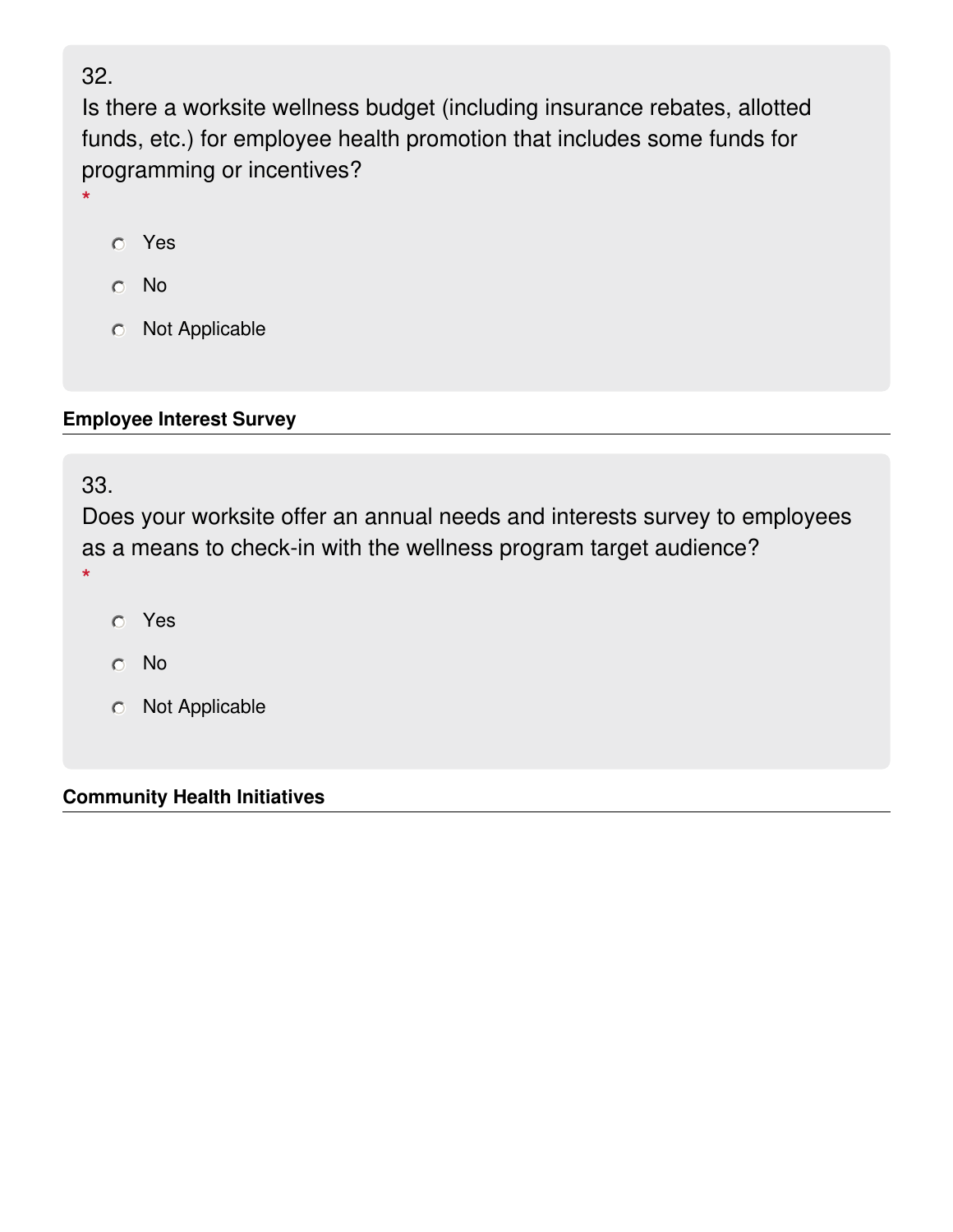34. Does your worksite engage in other health initiatives throughout the community and support employee participation and volunteer efforts? (Ex: community events, school-based efforts, corporate walks, participation in health organizations or coalitions) **\***

- Yes
- No
- $\circ$  In development
- Not applicable

## **Evaluation**

35. Does your worksite have a formal, ongoing evaluation process in place to evaluate the worksite wellness program? (Evaluation examples may include participant counts for various campaigns, documentation on action plans, or assessing the return on investment of money spent on wellness vs. cost savings.) **\***

- Yes
- No
- In Development
- Not Applicable

## **Evaluation Description**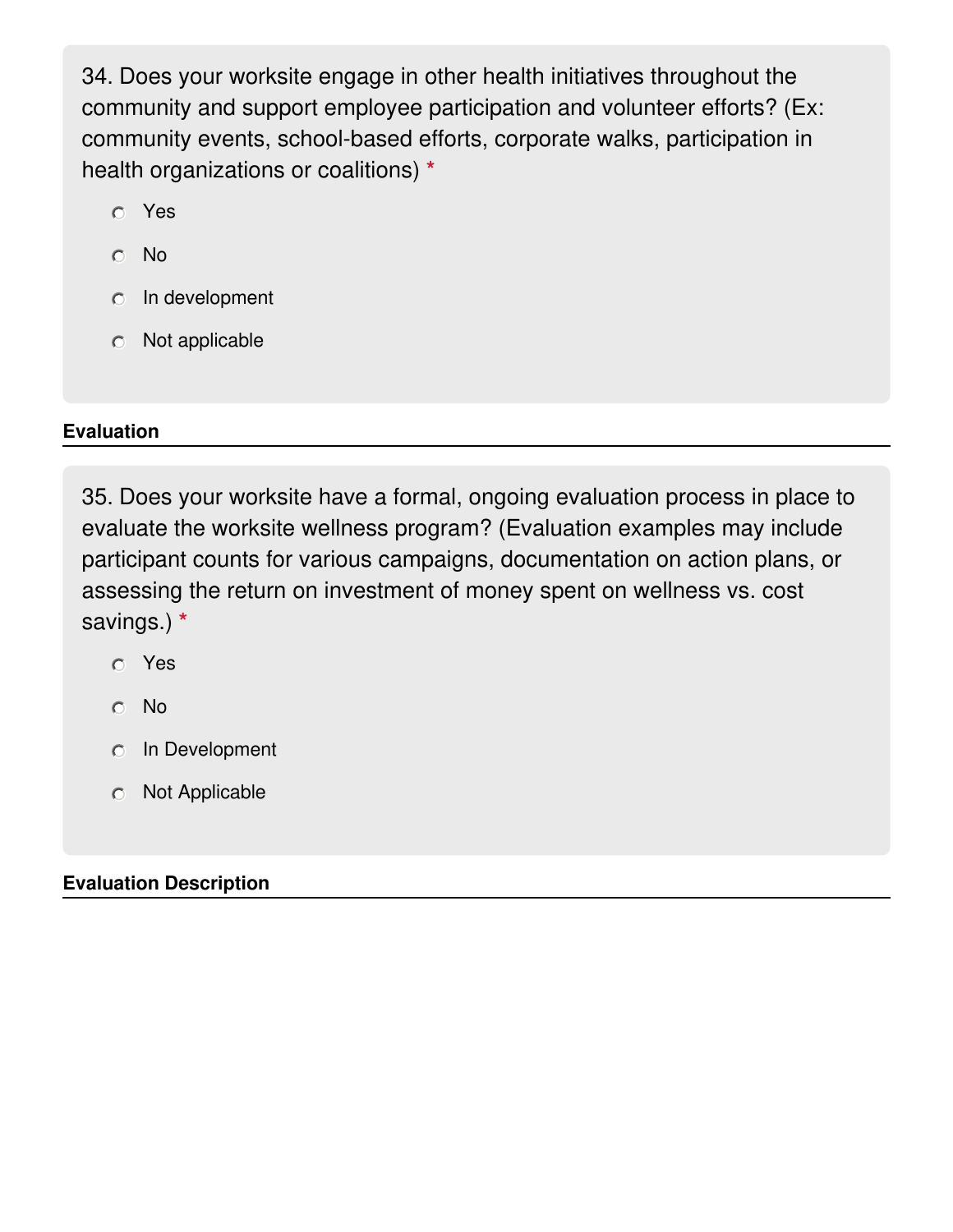36. Please briefly describe how your worksite evaluates wellness programs, policies and initiatives. **\***

#### **Incentives**

37. Does your worksite provide incentives along with other strategies to encourage participation in wellness activities? **\***

- Yes
- No
- Not Applicable

#### **Description of Incentives**

38. What incentives and/or intrinsic rewards are provided? **\***

#### **Competitions**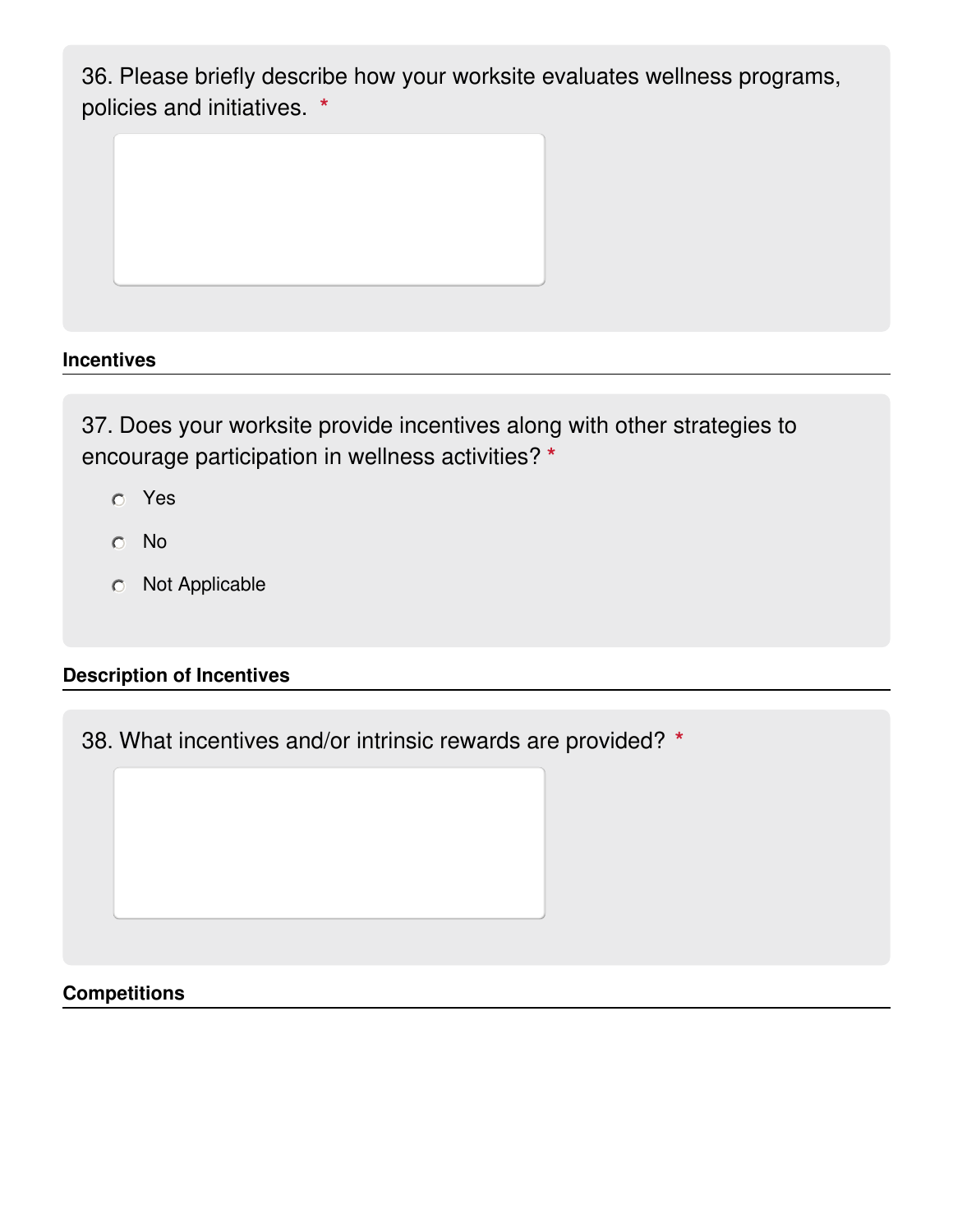39. Does your worksite use competitions when combined with additional interventions to support employees making behavior change? **\***

Yes

No

#### **Health Insurance**

40. Does your worksite offer health insurance to employees and their families? **\*** Yes No

#### **Disease Prevention Items**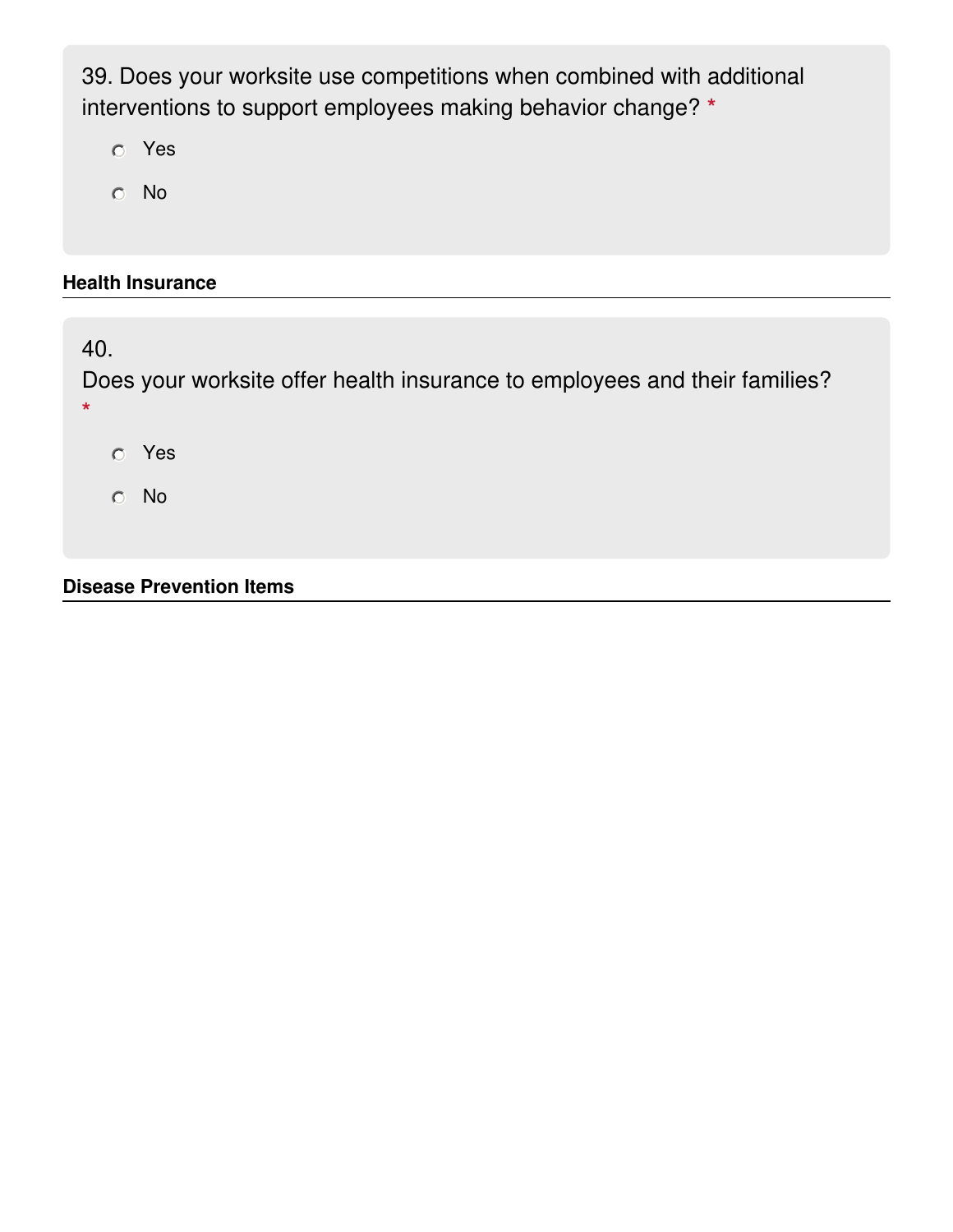41. Please indicate whether or not the following disease monitoring and prevention-related initiatives apply to your worksite.

Does your worksite: **\***

|                                                                                                                                                                                    | Yes        | No.       |
|------------------------------------------------------------------------------------------------------------------------------------------------------------------------------------|------------|-----------|
| Offer/require health risk assessments and/or biometric screenings on a<br>regular basis (at least every other year)?                                                               | $\circ$    | $\circ$   |
| Make blood pressure monitoring devices available with instructions?                                                                                                                | $\circ$    | $\circ$   |
| Make scales available for assessing weight with instructions?                                                                                                                      | $\circ$    | $\circ$   |
| Provide influenza vaccinations at your worksite with no or low cost to<br>employees?                                                                                               | $\circ$    | $\circ$   |
| Promote/encourage influenza (flu) vaccines through written materials or<br>online information to address the benefits of the flu vaccine?                                          | $\bigcirc$ | $\circ$   |
| Provide educational materials such as brochures, videos, posters, etc.<br>that addresses risks of health issues (hypertension, diabetes, high<br>cholesterol, overweight/obesity)? | $\bigcap$  | $\bigcap$ |
| Provide educational workshops, seminars, classes or online trainings for<br>health issues (hypertension, diabetes, high cholesterol,<br>overweight/obesity)?                       | $\bigcap$  | $\subset$ |

42. Would you like to add any additional comments related to the questions above?

#### **Physical Activity Items**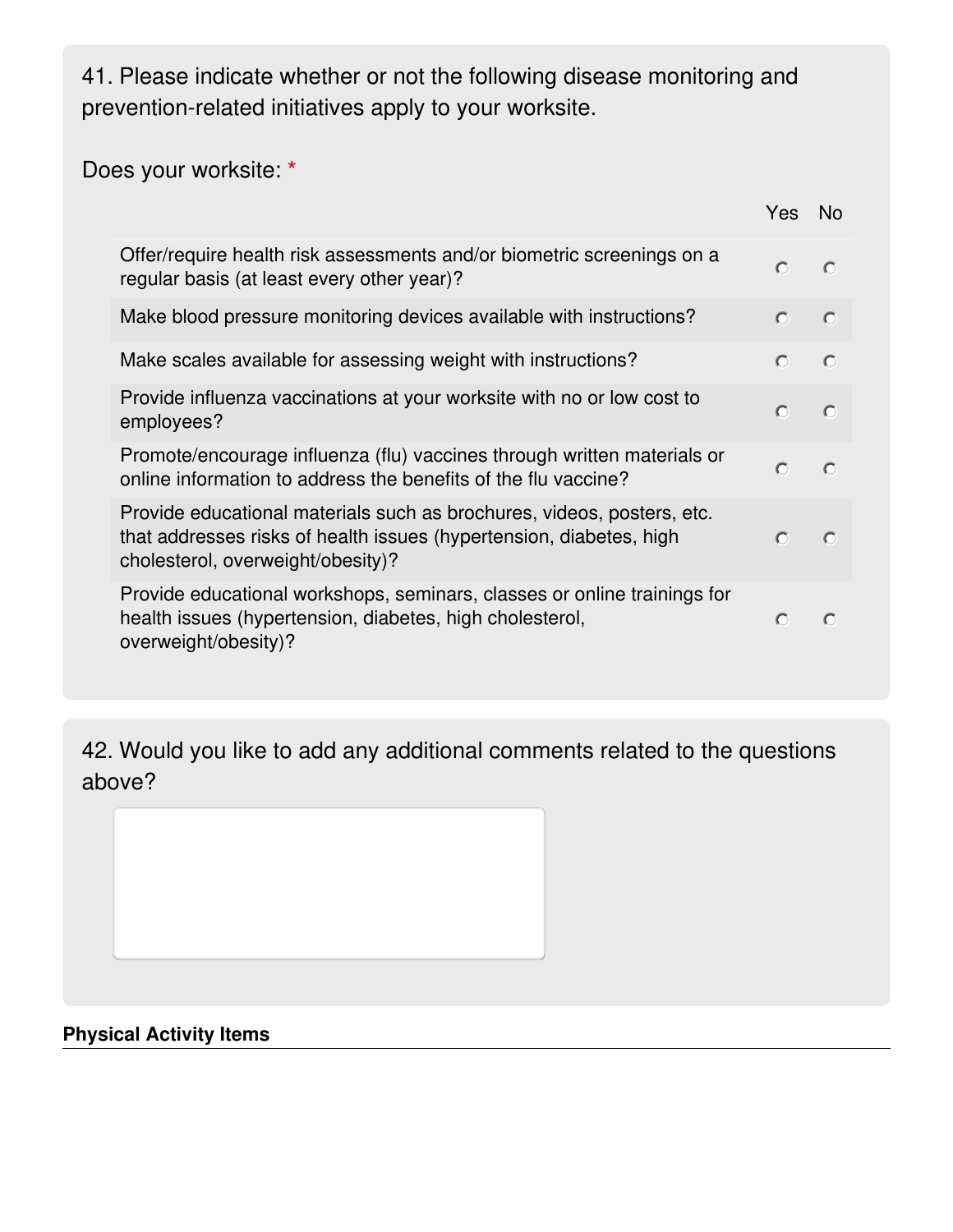43. Please indicate whether or not the following physical activity-related initiatives apply to your worksite.

# Does your worksite: **\***

|                                                                                                                                                                | Yes        | No.                |
|----------------------------------------------------------------------------------------------------------------------------------------------------------------|------------|--------------------|
| Provide free, discounted or employer subsidized memberships to fitness<br>centers?                                                                             | $\circ$    | $\circ$            |
| Provide signage for indoor or outdoor walking routes?                                                                                                          | $\circ$    | $\circ$            |
| Provide access to an onsite exercise facility, basic fitness equipment or<br>outdoor exercise areas, playing fields or walking trails for employees to<br>use? | $\circ$    | $\circ$            |
| Provide prompts to promote physical activity near each stairwell or<br>elevator and other key locations?                                                       | $\bigcirc$ | $\circ$            |
| Provide bike racks in safe and convenient locations and make employees<br>aware of where they are located?                                                     | $\bigcirc$ | $\bigcap$          |
| Provide organized individual or group physical activity programs for<br>employees (i.e., run club, hiking club or onsite group fitness classes)?               | $\circ$    | $\overline{\circ}$ |
| Provide a physical activity policy that allows for flexible hours to<br>accommodate activity?                                                                  | $\bigcap$  | $\bigcirc$         |
| Provide educational materials such as brochures, videos, newsletters, etc.<br>that address the benefits of physical activity?                                  | $\circ$    | $\bigcap$          |
|                                                                                                                                                                |            |                    |

44. Would you like to add any additional comments related to the questions above?

#### **Nutrition Items**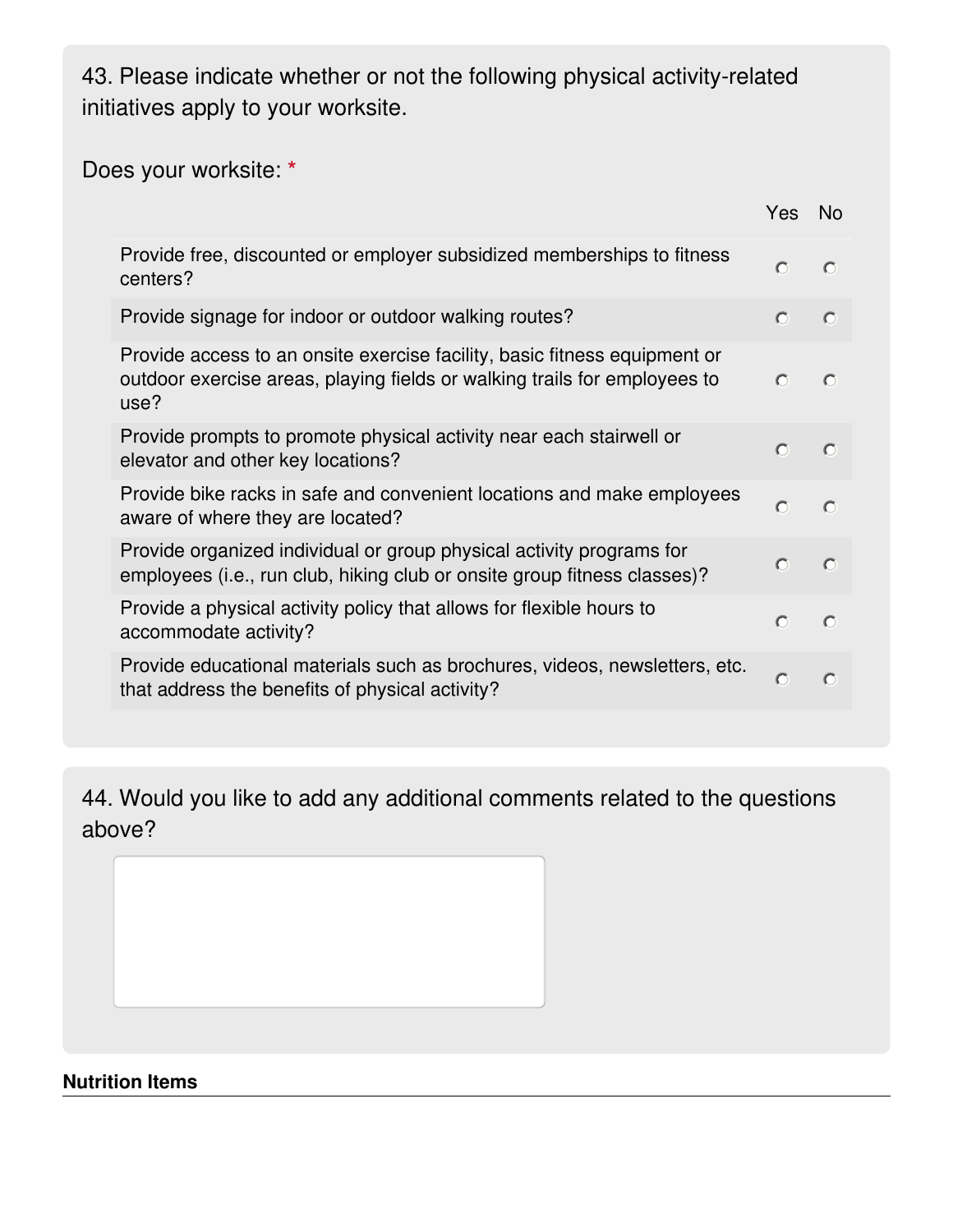45. Please indicate whether or not the following nutrition-related initiatives apply to your worksite.

# Does your worksite: **\***

|                                                                                                                       | Yes        | - No      |
|-----------------------------------------------------------------------------------------------------------------------|------------|-----------|
| Have a healthy vending or cafeteria policy?                                                                           | $\circ$    | $\circ$   |
| Have a healthy catering policy?                                                                                       | $\circ$    | $\circ$   |
| Make filtered water available and/or promote drinking water throughout<br>the day?                                    | $\circ$    | $\circ$   |
| Provide a designated space for employee breaks and kitchen equipment<br>for employee food storage and preparation?    | $\circ$    | $\circ$   |
| Provide onsite gardening for employee use?                                                                            | $\bigcap$  | $\circ$   |
| Provide educational seminars, workshops, "lunch and learns", or classes<br>on nutrition?                              | $\circ$    | $\circ$   |
| Offer or promote fresh fruits and vegetables? (Cafeteria offerings, snacks,<br>connect employees to farmer's markets) | $\circ$    | $\bigcap$ |
| Promote healthy choices from vending or cafeteria through symbols,<br>signage or other communication?                 | $\bigcirc$ | $\circ$   |

46. Would you like to add any additional comments related to the questions above?

## **Lactation/Pregnancy**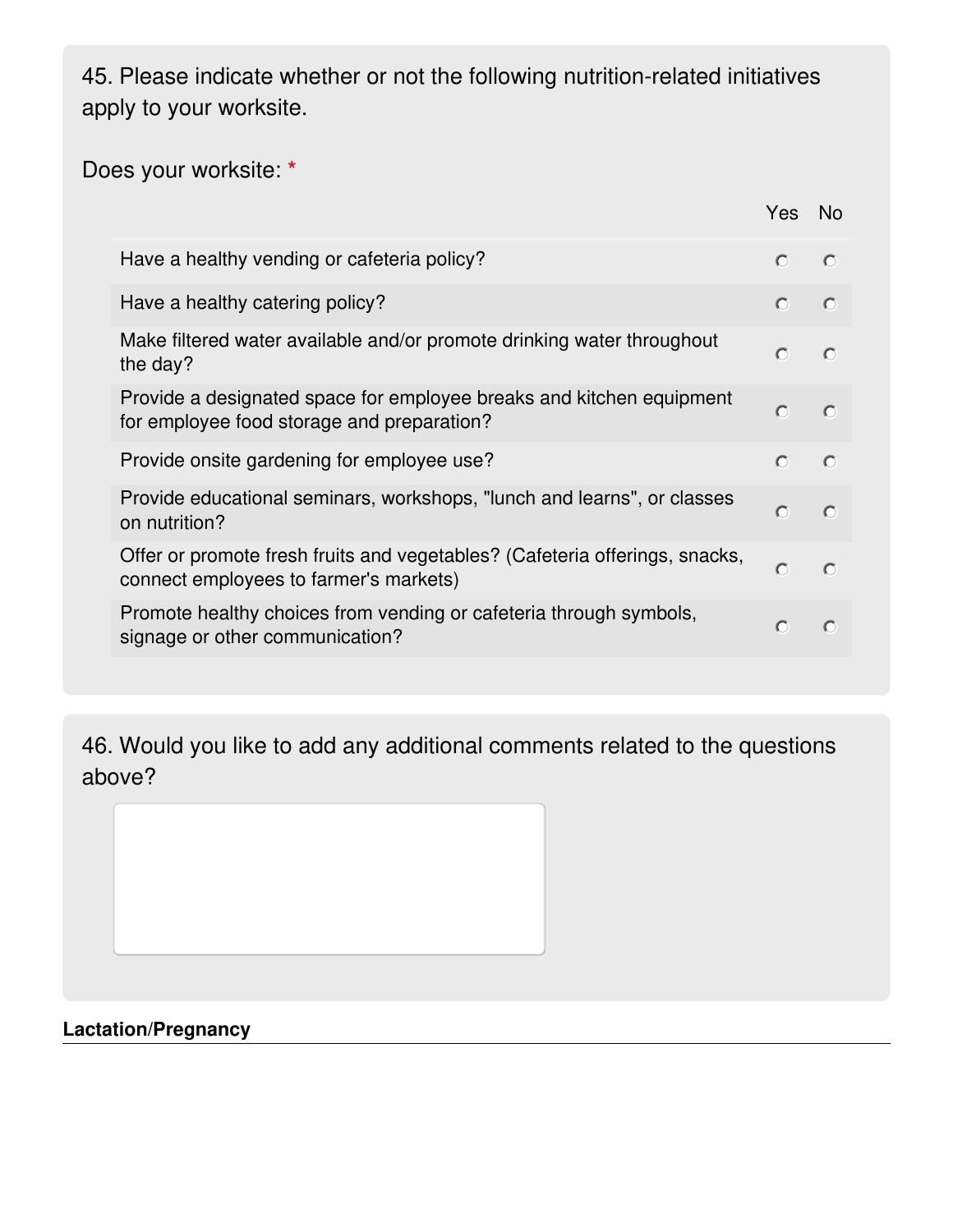47. Please indicate whether or not the following lactation/pregnancy initiatives apply to your worksite.

Does your worksite: **\***

|                                                                                                                                                                                                                                                                                                                                     | Yes     | <b>No</b> |
|-------------------------------------------------------------------------------------------------------------------------------------------------------------------------------------------------------------------------------------------------------------------------------------------------------------------------------------|---------|-----------|
| Have a written policy on<br>breastfeeding for employees<br>that is consistent with state and<br>federal laws?                                                                                                                                                                                                                       | $\circ$ | $\circ$   |
| Qualify as a "Breastfeeding<br><b>Welcomed Here"</b><br>establishment? (This requires<br>taking the TDH "Breastfeeding<br>Welcomed Here" pledge. To<br>take the pledge now and get<br>credit for this item, visit this link:<br>https://www.tn.gov/health/health-<br>program-<br>areas/fhw/bf/breastfeeding-<br>welcomed-here.html) | $\circ$ | $\circ$   |
| Provide private space (other<br>than a restroom) that may be<br>used by an employee to express<br>breast milk?                                                                                                                                                                                                                      | $\circ$ | $\circ$   |
| Offer paid maternity/paternity<br>leave or flexible work hours,<br>separate from sick, annual or<br>vacation time?                                                                                                                                                                                                                  | $\circ$ | $\circ$   |
| Offer additional flexibility for new<br>mothers/fathers if paid<br>maternity/paternity leave is not<br>an option?                                                                                                                                                                                                                   | $\circ$ | $\circ$   |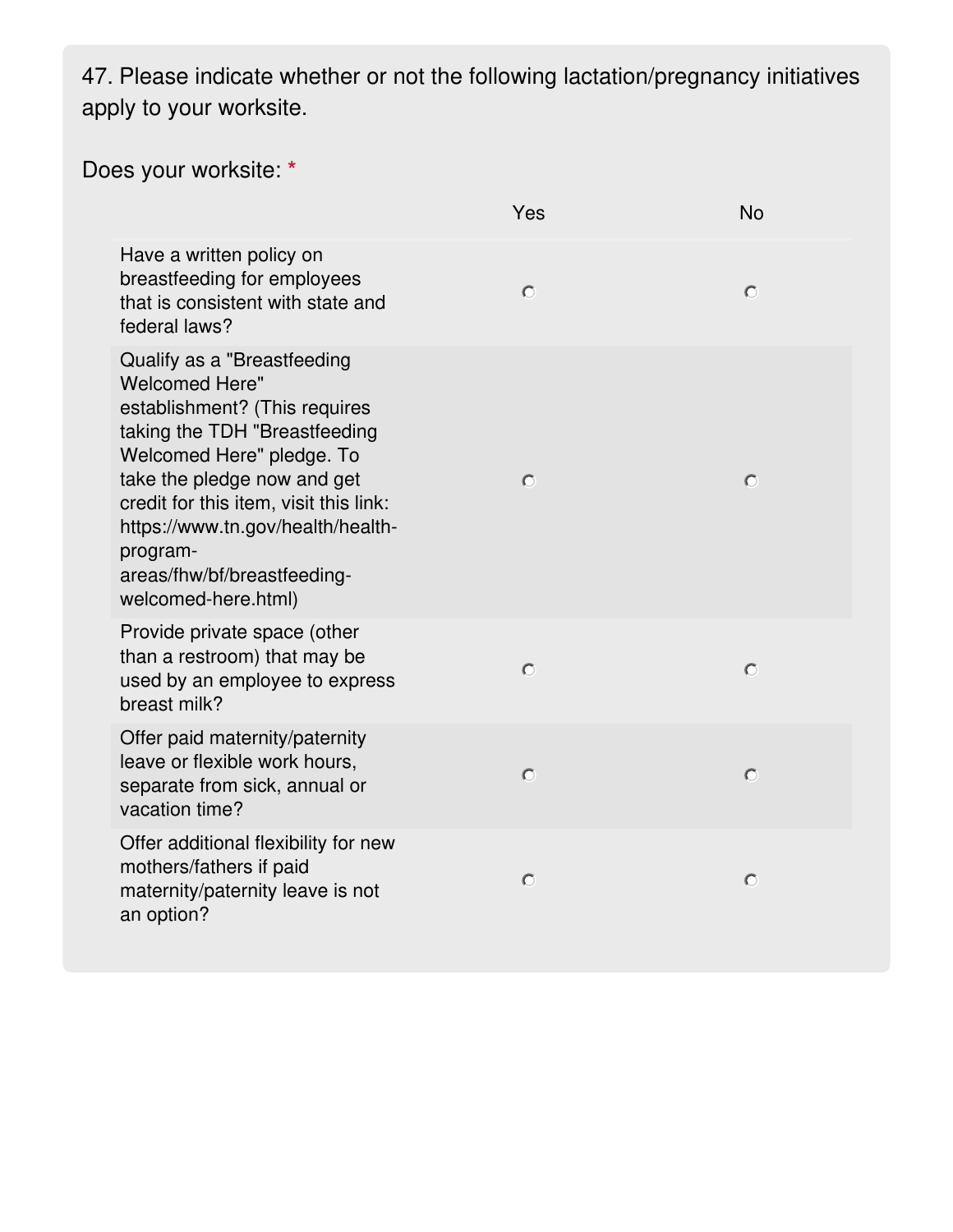48. Would you like to add any additional comments related to the questions above?

**Mental Health, Substance Misuse & Workplace Stress Items**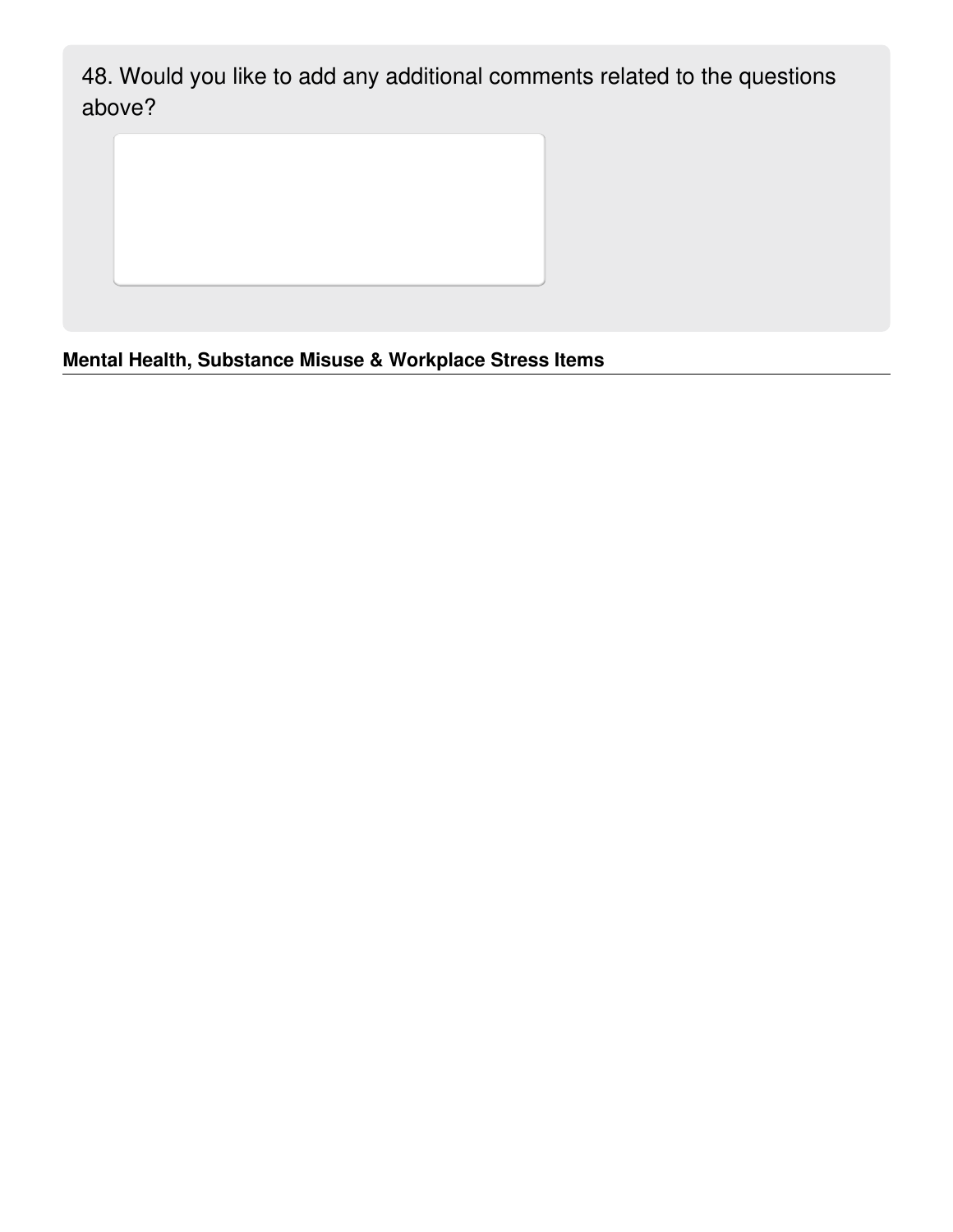49. Please indicate whether or not the following mental health and workplace stress-related initiatives apply to your worksite.

Does your worksite: **\***

|                                                                                                                                                                                       | Yes        | <b>No</b>  |
|---------------------------------------------------------------------------------------------------------------------------------------------------------------------------------------|------------|------------|
| Have referral programs for depression, stress and/or other mental health<br>risk factors?                                                                                             | $\bigcirc$ | $\bigcap$  |
| Sponsor or organize social events throughout the year (i.e., company<br>picnics, group outings, employee sports teams, team building events,<br>$etc.$ )?                             | $\circ$    | $\circ$    |
| Provide free or subsidized screenings (beyond self-report) for depression<br>followed by direct feedback and clinical referral when appropriate?                                      | $\circ$    | $\circ$    |
| Offer training to employees and/or supervisors for recognizing an<br>assisting with social wellness, stress, depression or substance abuse?<br>(seminars, workshops, resources, etc.) | $\bigcirc$ | $\circ$    |
| Provide dedicated space that is quiet where employees can engage in<br>relaxation activities such as deep breathing exercises?                                                        | $\circ$    | $\circ$    |
| Have referral programs for employees with drug or alcohol concerns?                                                                                                                   | $\circ$    | $\circ$    |
| Have a drug-free workplace policy?                                                                                                                                                    | $\circ$    | $\bigcirc$ |
| Promote work-life balance?                                                                                                                                                            | $\circ$    | $\bigcap$  |
| Provide financial wellness support?                                                                                                                                                   | $\bigcirc$ | $\circ$    |
| Provide stress management programs for employees?                                                                                                                                     | $\bigcirc$ | $\circ$    |
| Encourage employees to use paid vacation time, personal days or hours?                                                                                                                | $\bigcirc$ | $\bigcap$  |

50. Would you like to add any additional comments related to the questions above?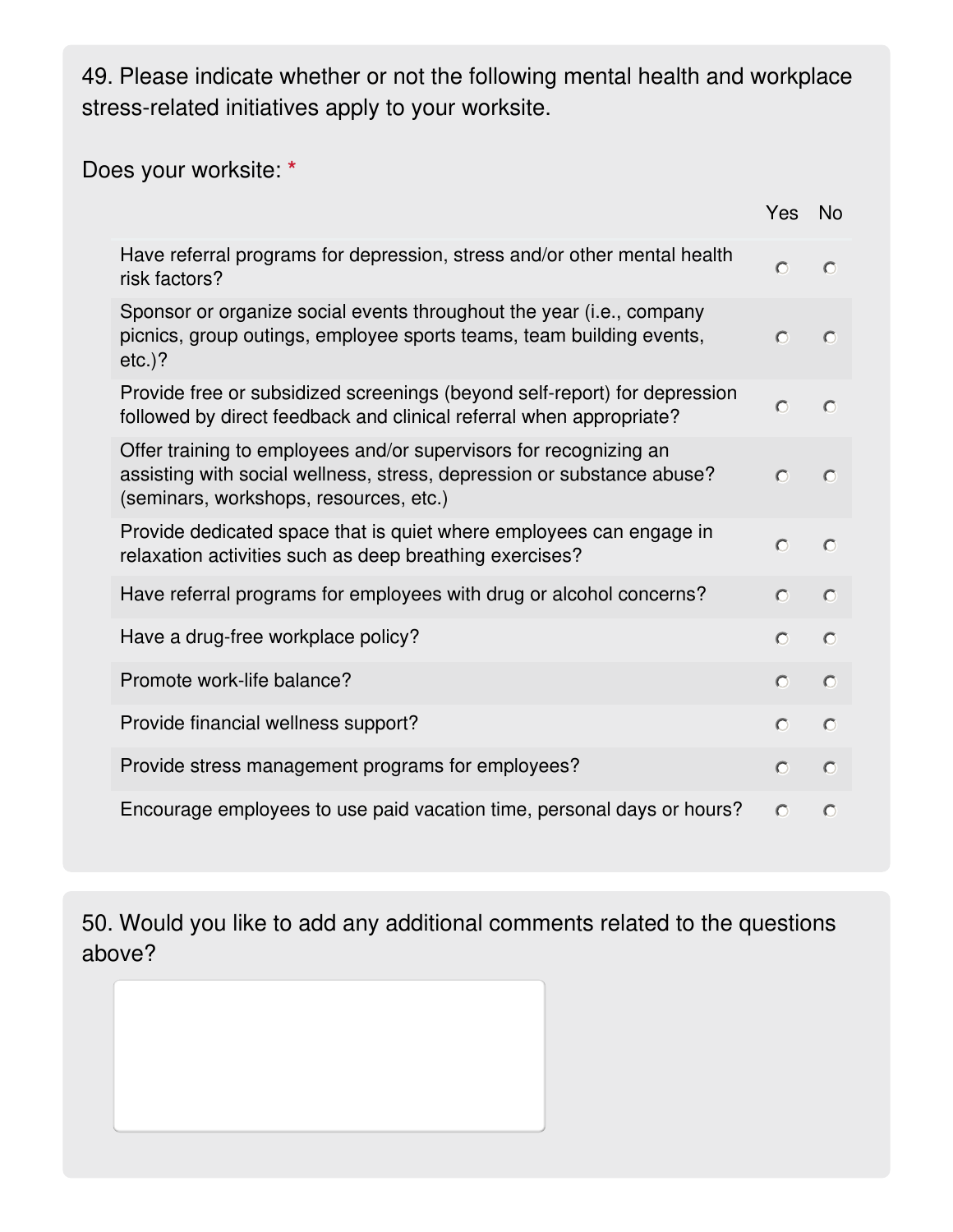51. Please indicate whether or not the following tobacco-related initiatives apply to your worksite.

Does your worksite: **\***

|                                                                                                                                                                      | Yes.      | N∩        |
|----------------------------------------------------------------------------------------------------------------------------------------------------------------------|-----------|-----------|
| Have a written tobacco and e-cigarette policy?                                                                                                                       | $\bigcap$ | $\bigcap$ |
| Make employees and the public aware of the tobacco use policy through<br>adequate signage?                                                                           | $\cap$    | $\bigcap$ |
| Prohibit all forms of tobacco use anywhere on the property, including<br>company vehicles?                                                                           |           | $\bigcap$ |
| Offer resources to employees who want to quit or have quit using tobacco<br>products (i.e., Tennessee Tobacco QuitLine)?                                             | $\bigcap$ |           |
| Provide incentives for being a current nonuser of tobacco and for current<br>tobacco users that are currently involved in cessation classes or actively<br>quitting? | $\bigcap$ |           |

52. Would you like to add any additional comments related to the questions above?

## **Blood Pressure Cuff and Scale**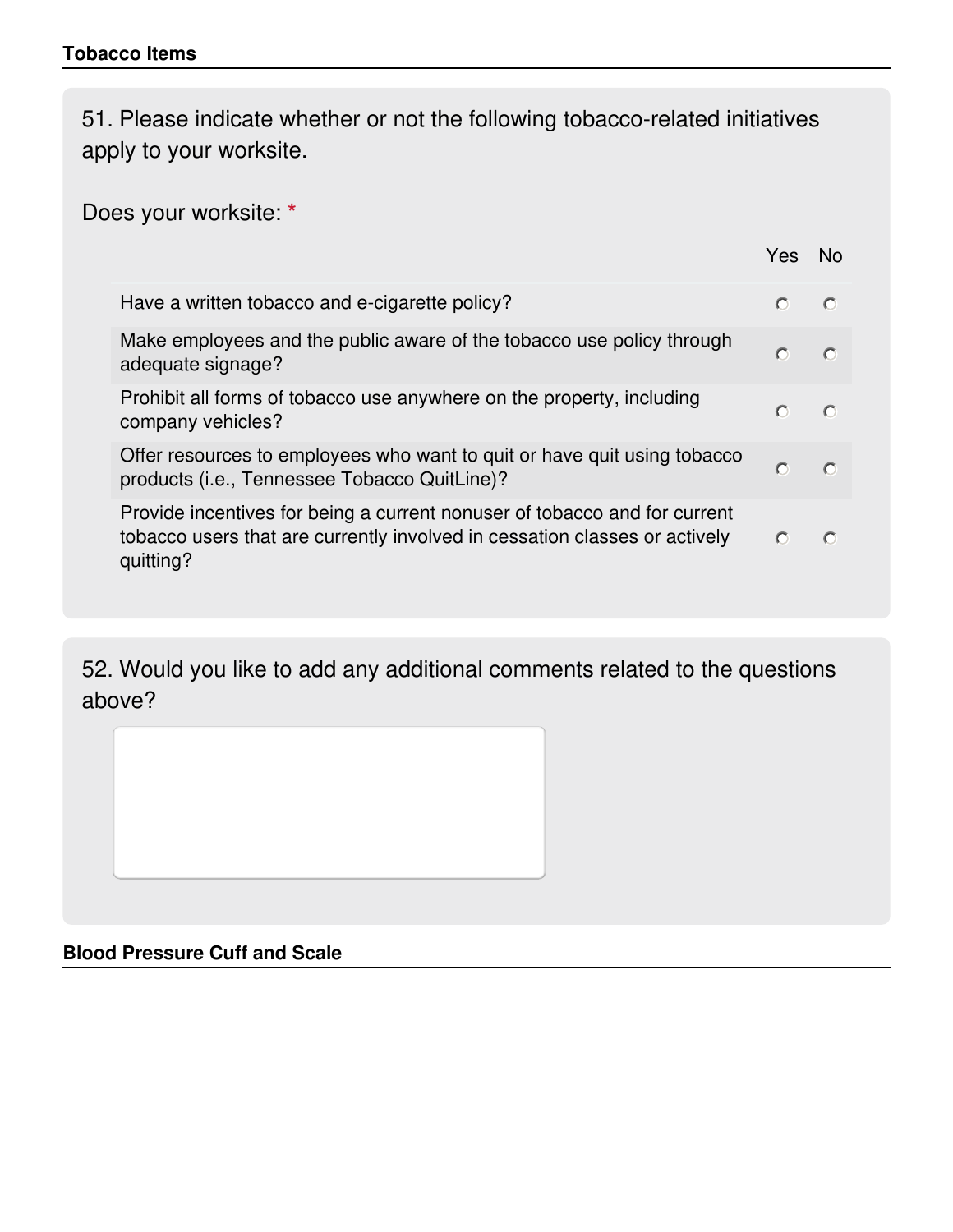53. Would you like to request a scale or blood pressure cuff for health monitoring purposes? **\***

- Scale
- Blood pressure cuff
- Both
- Neither

54. Would you like to offer an 8-week employee wellness program on blood pressure self management? (If so, check all that apply)

Note: The program comes with an implementation toolkit, and you can request all the supplies needed to implement a worksite blood pressure station, including a table, chair, blood pressure cuff and monitor, signage, and educational flyers.

- $\Box$  Signage and instructions for proper measurement of blood pressure
- $\Box$  Educational materials on healthy living
- $\Box$  Table and chair
- $\Box$  Blood pressure device and cuff
- $\Box$  Individual blood pressure tracking booklets for participants
- $\Box$  Educational packets for participants
- $\Box$  Implementation toolkit for 8-week program, including email templates, competition ideas, and blood pressure station set-up and maintenance instructions
- $\Box$  Incentives for program participants (like water bottles, lunch boxes, etc).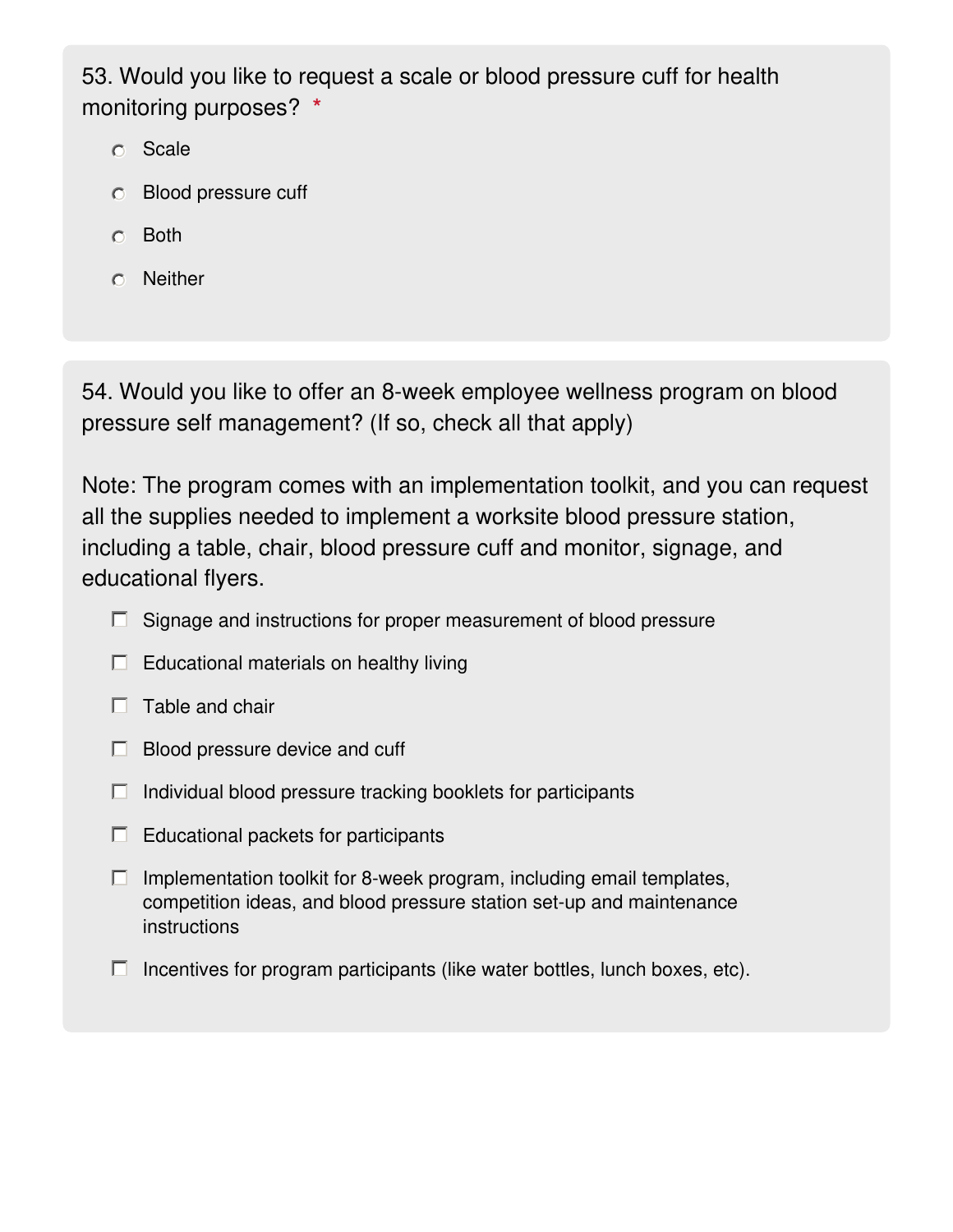55. Please describe your need or intended use for these items.**\***

## **Walking Route Signage**

56. Would you like to request walking route signage for your worksite? Example signs are provided below. These will be tailored to your worksite and printed on material for either outdoor or indoor posting. **\***

- Yes
- No

57. Please describe your need or intended use for walking route signage. **\***

#### **Stairwell Prompts**

58. Would you like to request stairwell prompts for your worksite? An example sign is provided below. **\***

- Yes
- No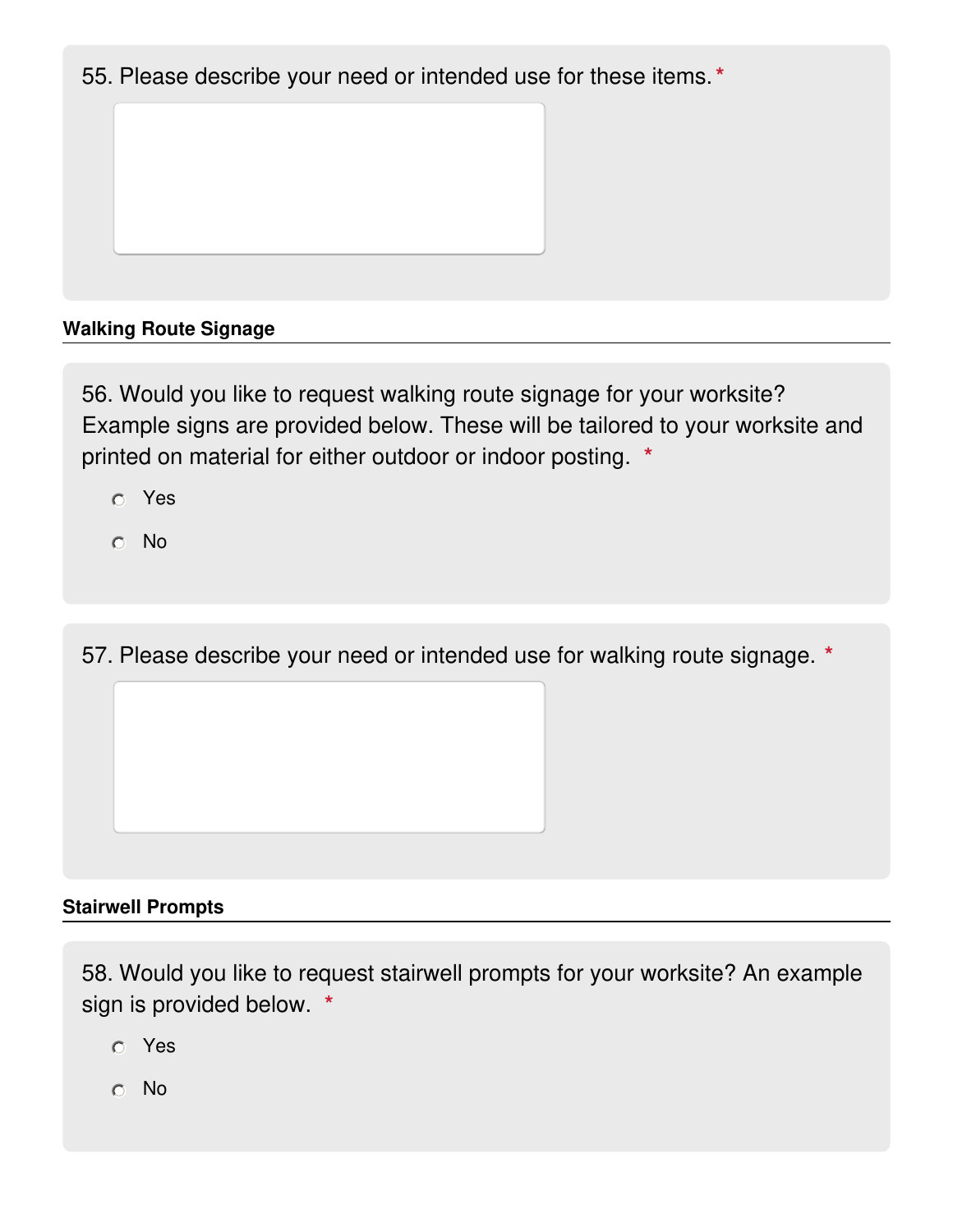59. Would you like walking group activities like walk-and-talk theme cards for your worksite? **\***

- Yes
- No

## **Fitness Equipment**

60. Would you like to request fitness equipment for your worksite? (If so, check all that apply.) **\***

- $\Box$  Resistance bands
- $\Box$  Under-desk bikes/ellipticals
- $\Box$  Yoga mats and yoga blocks
- $\Box$  Stability balls
- $\Box$  Medicine balls
- □ Weighted bars
- $\Box$  Dumb bells
- □ Steppers
- $\Box$  Jump ropes
- $\Box$  Foam rollers
- $\Box$  Kettlebells
- Fitness DVDs D.
- Televisions or tablets for fitness videos П.
- $\Box$  Employee sharable bikes
- $\Box$  No, I do not wish to request fitness equipment.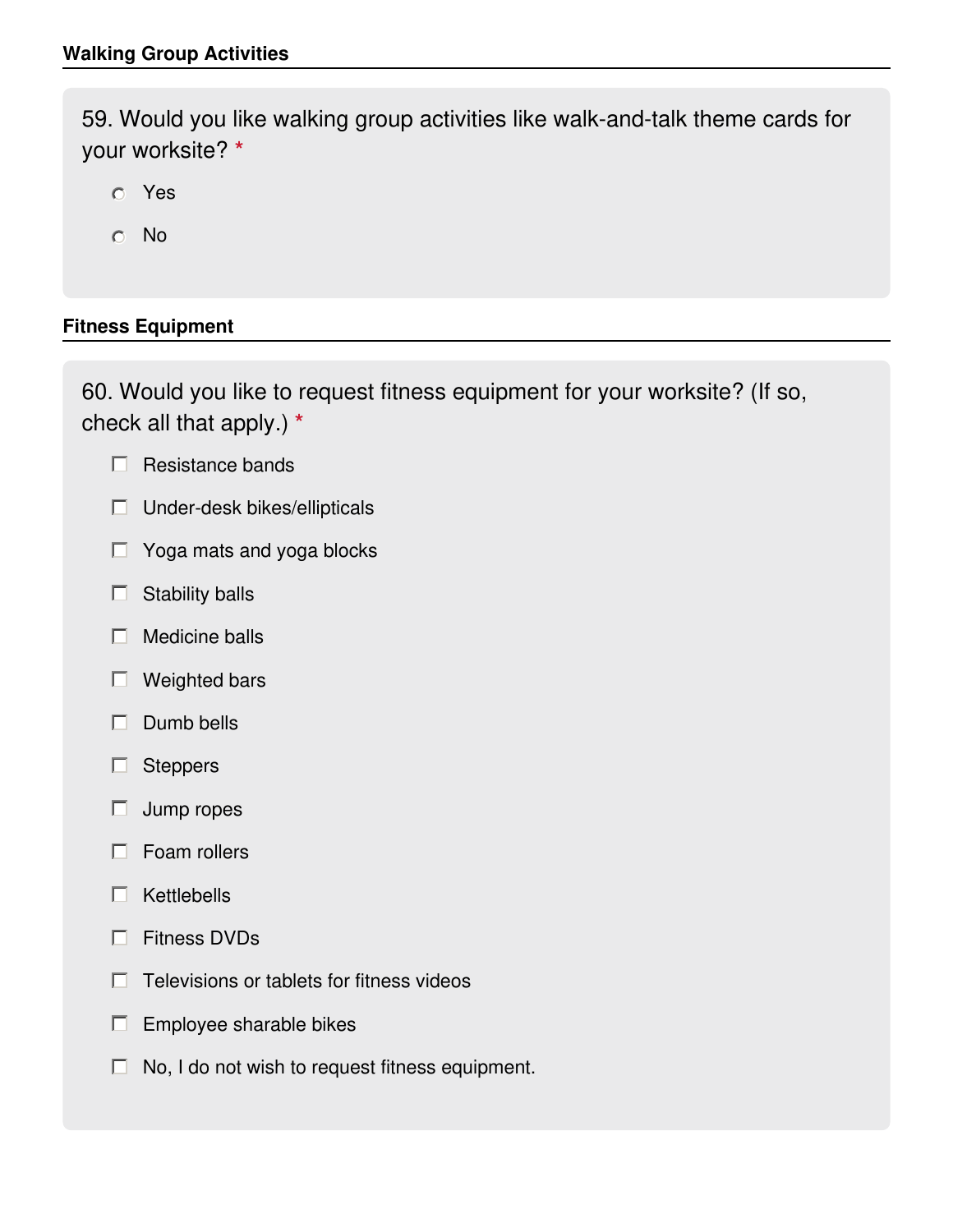61. Please describe your need or intended use for these items. **\***

#### **Bike Racks**

62. Would you like to request employee bike racks for your worksite? **\***

- Yes
- No

63. Please describe your need or intended use for employee bike racks. **\***

**Kitchen Equipment**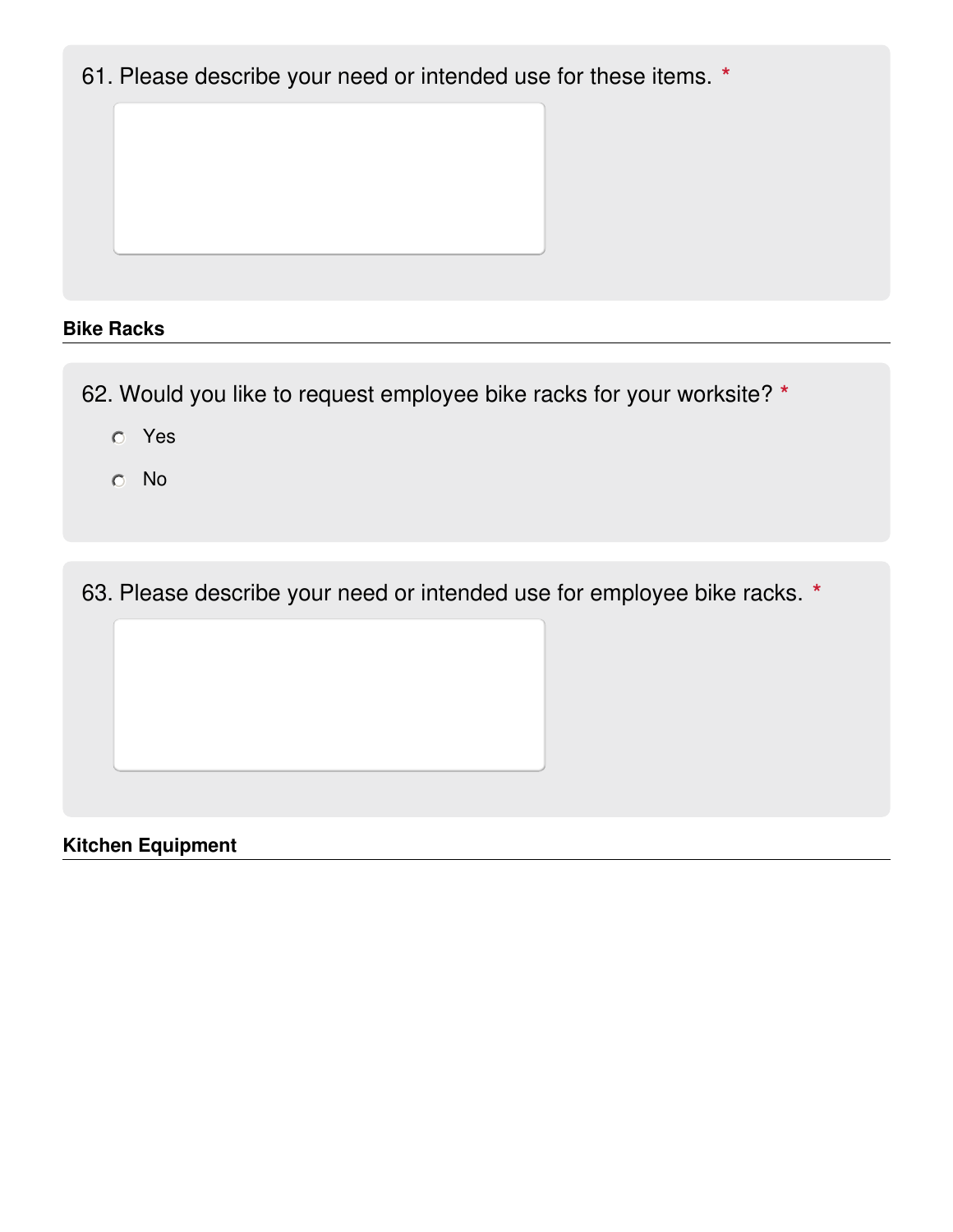64. Would you like to request kitchen equipment for your worksite? (If so, check all that apply.) **\***

- $\Box$  Cutlery
- $\Box$  Cutting boards
- $\Box$  Measuring cups and spoons
- $\Box$  Colander
- $\Box$  Mixing bowls
- $\Box$  Reusable plates
- $\Box$  Tupperware
- $\Box$  Flatware
- $\Box$  Tongs
- $\Box$  Can opener
- $\Box$  Electric kettle
- $\Box$  Dish towels and drying mat
- $\Box$  Food scales
- Other Write In П

 $\Box$  No, I do not wish to request kitchen equipment.

65. Please describe your need or intended use for these items.**\***

#### **Picnic Tables**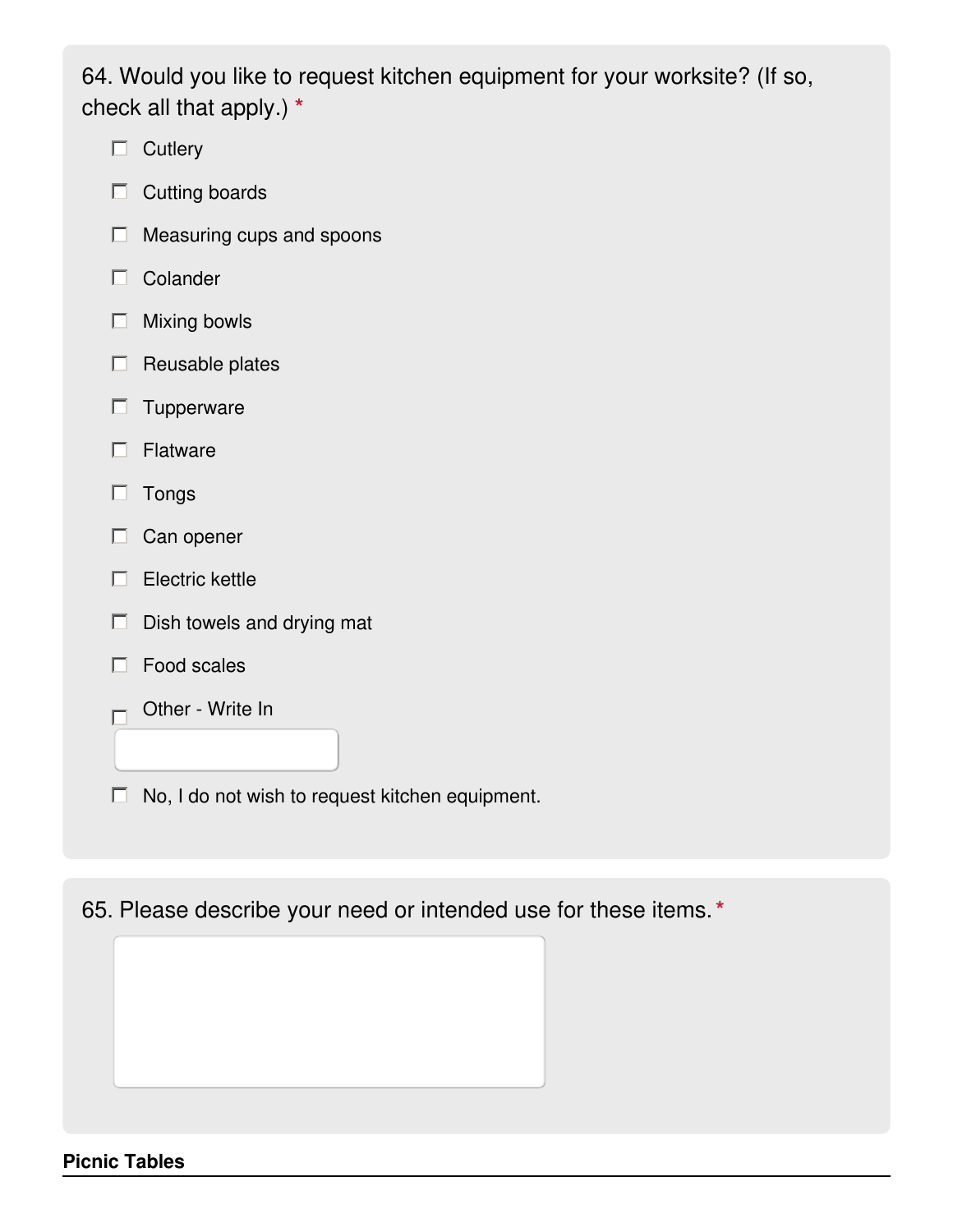66. Would you like picnic tables for on-site employee use? **\***

- Yes
- No

## **Garden Supplies**

67. Would you like to request garden equipment to implement an employee garden at your worksite? Garden equipment includes items such as:

- Raised garden beds
- Organic soil and mushroom compost
- Large outdoor storage bin and combination lock
- Gardening starter kit with tools and gloves
- Hose and wall attachment
- Landscape fabric and staples
- Spray nozzle and watering wand
- Kneeling pad
- Reusable plant markers
- Rain gauge
- Watering can
- Bucket
- Twine
- **\***
- Yes
- No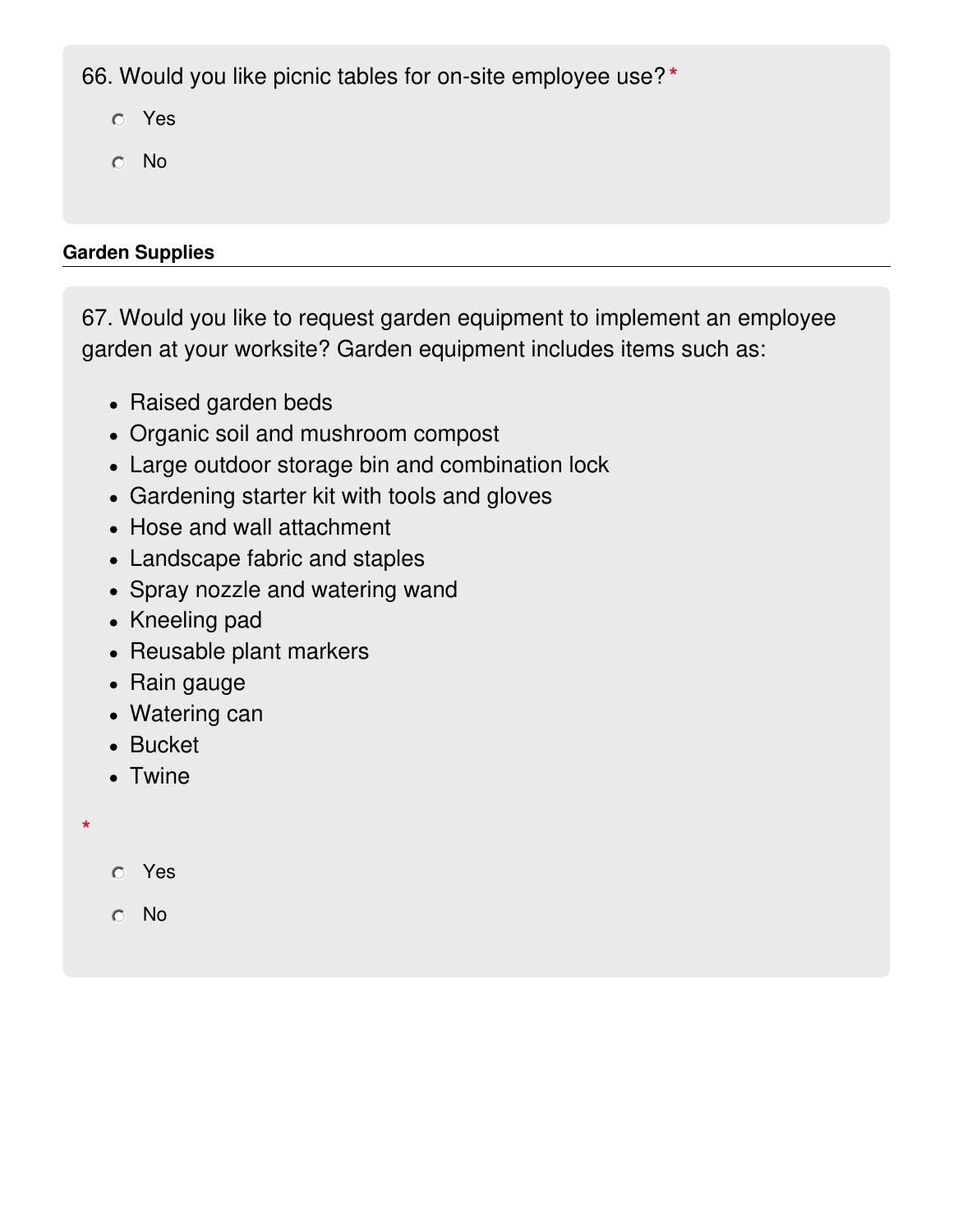68. Please describe your need or intended use for these items. **\***

## **Lactation Room and Supplies**

69. Would you like to request lactation room furniture and supplies for your worksite? Lactation room furniture and supplies includes items such as:

- Sofa chair
- Side table
- Lamp
- Panel room divider
- Mini refrigerator/freezer
- Lockers
- Microwave
- Sound machine
- Surge protector
- Milk storage bags and cooler packs
- Steamer bags and bottle sterilizer
- Wall photo display
- Sign for the door
- **\***
- Yes
- No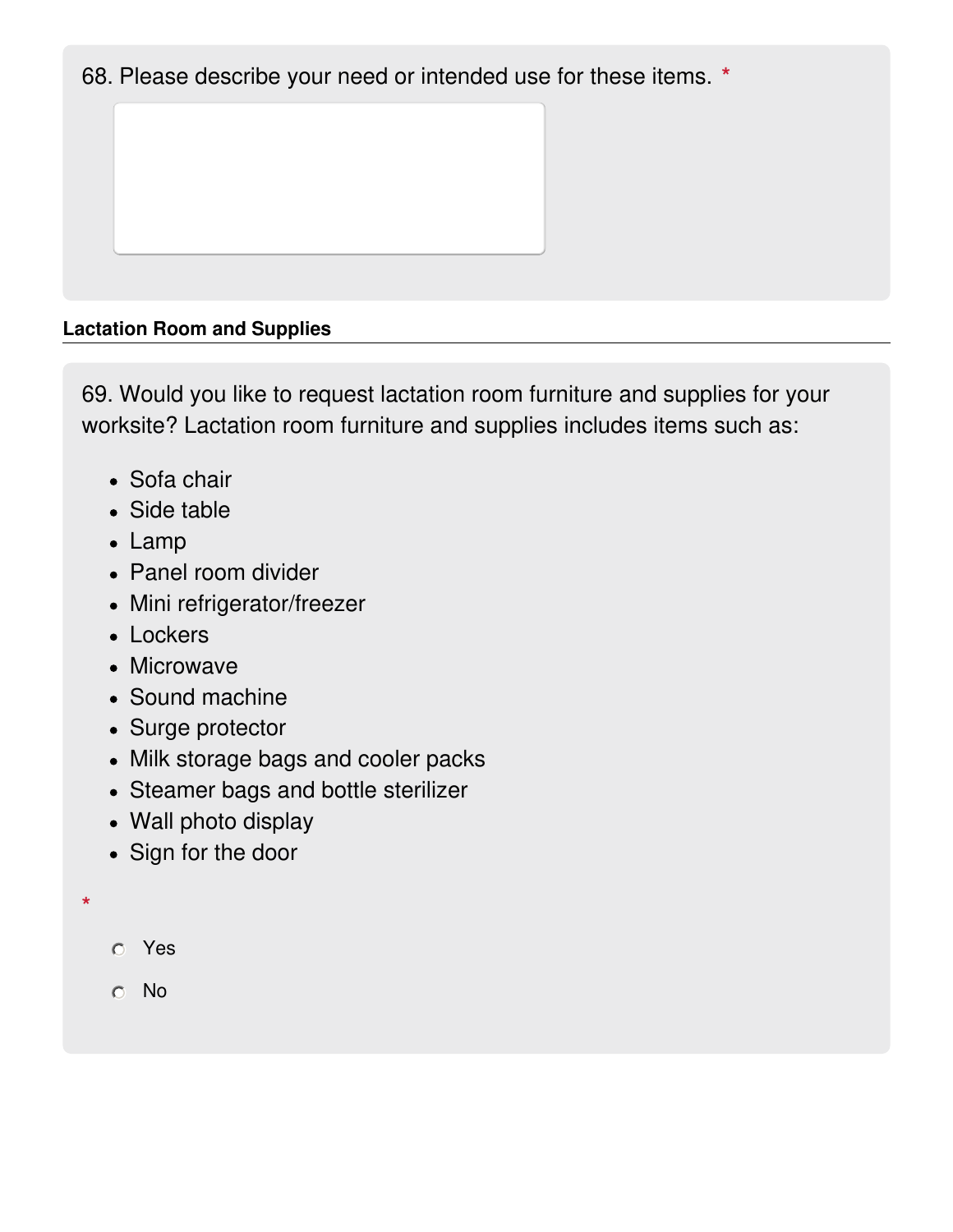70. Please describe your need or intended use for these items. **\***

## **Breastfeeding Support**

71. Would you like information on how to become a Breastfeeding Welcomed Here worksite? **\***

- Yes
- No

72. Would you like access to training modules related to supporting breastfeeding in the workplace?

- Yes
- No

#### **Mental Health Resources**

73. Would you like more information about free mental health resources available to employers, supervisors and employees? **\***

- Yes
- No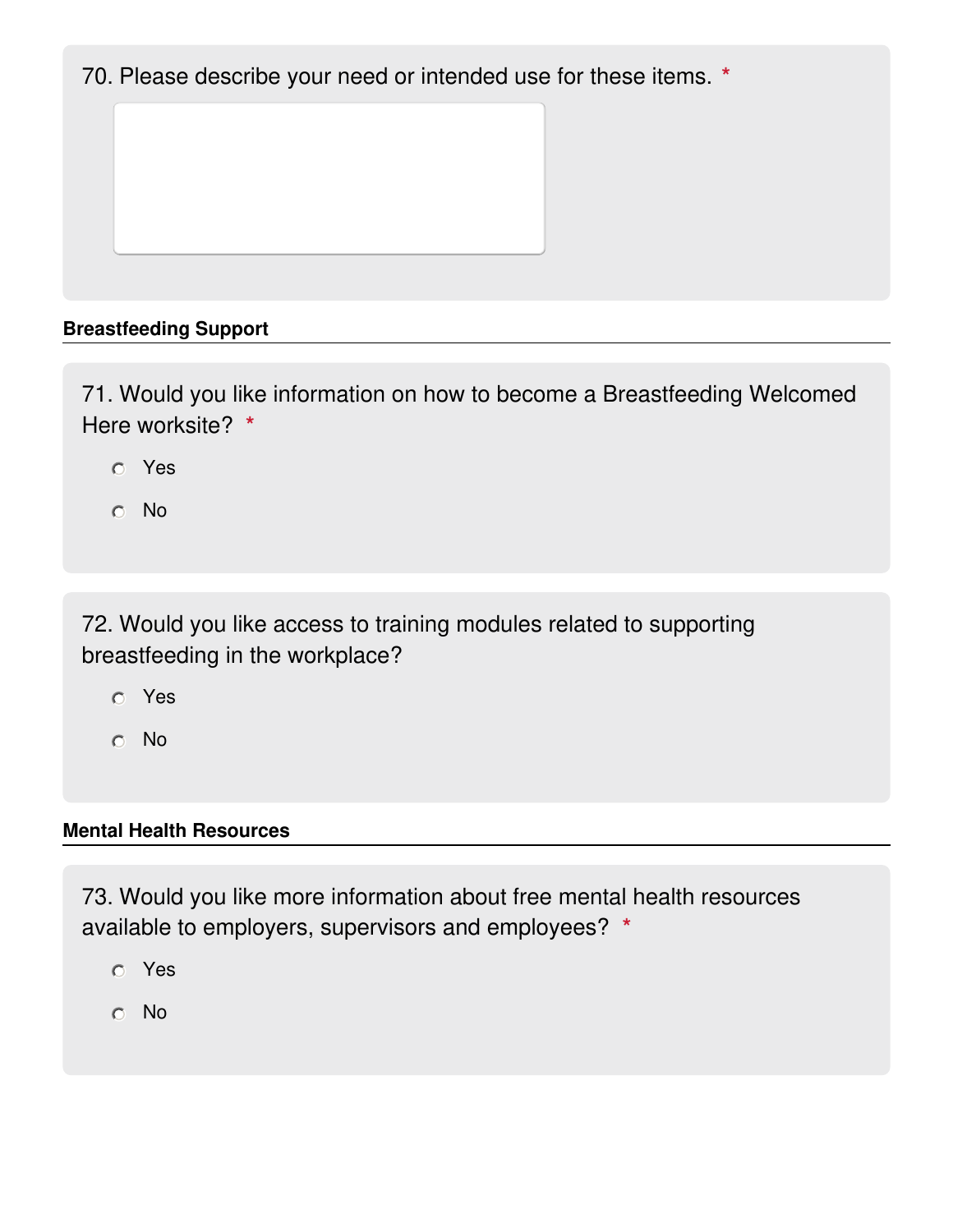74. Would you like to request personalized "random acts of kindness" tokens for a mental health workplace initiative? **\***

- Yes
- No

75. Would you like to request gratitude journals and tips for initiating a gratitude initiative at your workplace? **\***

- Yes
- No

76. What is your intended use for this item? **\***

#### **Supervisor Drug Training**

77. Would you like to request supervisor training related to a drug-free workplace? This 2-hour training would be provided by staff from the Metropolitan Drug Commission. **\***

- Yes
- No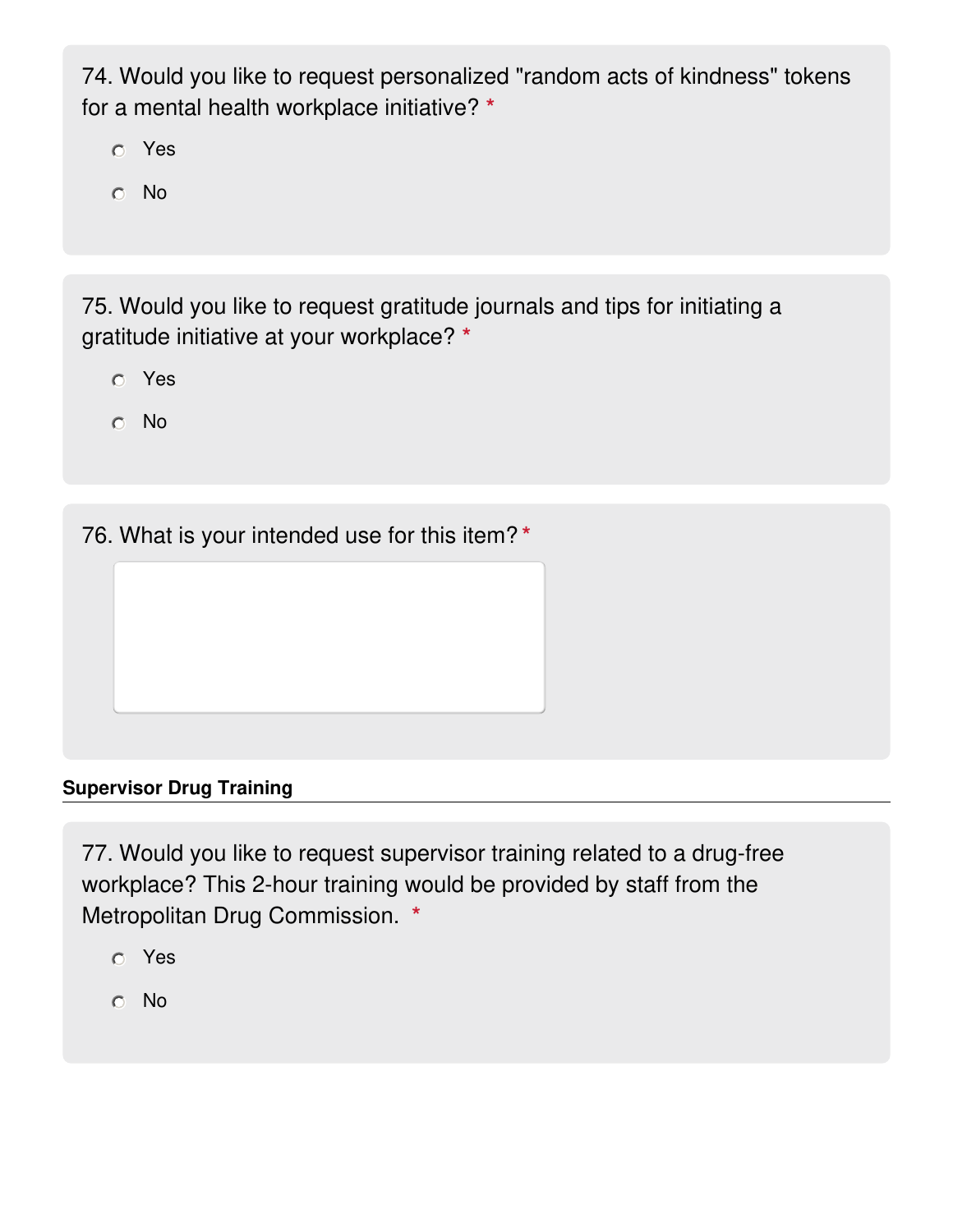78. Please describe your need or intended use for this training. **\***

## **Tobacco Signage**

79. Would you like to request signage to make employees and the public more aware of tobacco-free areas? An example sign is provided below. These will be tailored to your worksite and printed on material for either outdoor or indoor posting. **\***

- Yes
- No

80. Describe your need or intended use for this signage. **\***

#### **Wellness Recognition**

81. Would you like parking lot signage to designate a parking spot for wellness-related recognition? **\***

- Yes
- No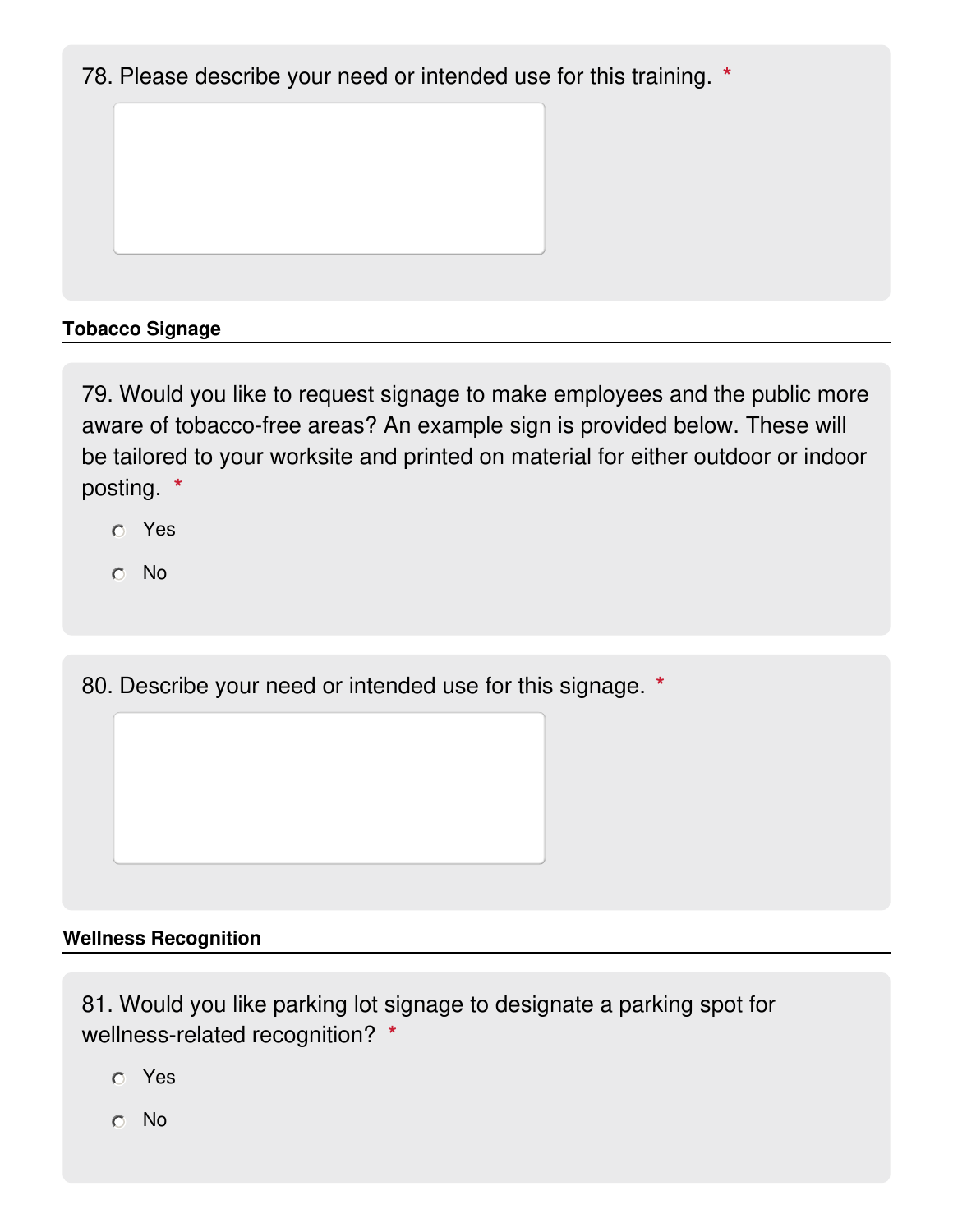## 82. What is your intended use for this item? **\***

#### **Worksite Wellness Toolkit**

83. Would you like to request an electronic copy of a worksite wellness toolkit for your organization? **\***

- Yes
- No

#### **Example Policies**

84. Select example worksite policies that are of interest to you. For each item you select, we will send you an example policy. **\***

- $\Box$  Flexible Schedule for Alternative Transportation Policy template
- $\Box$  Walking Meeting Policy template
- $\Box$  Flexible Schedule for Physical Activity Policy template
- $\Box$  Healthy Catering Policy template
- $\Box$  Healthy Vending Policy template
- $\Box$  Breastfeeding Support and Promotion Policy template
- □ Tobacco-Free Environment Policy template
- $\Box$  None of the above

#### **Wellness Trophies/Certificates**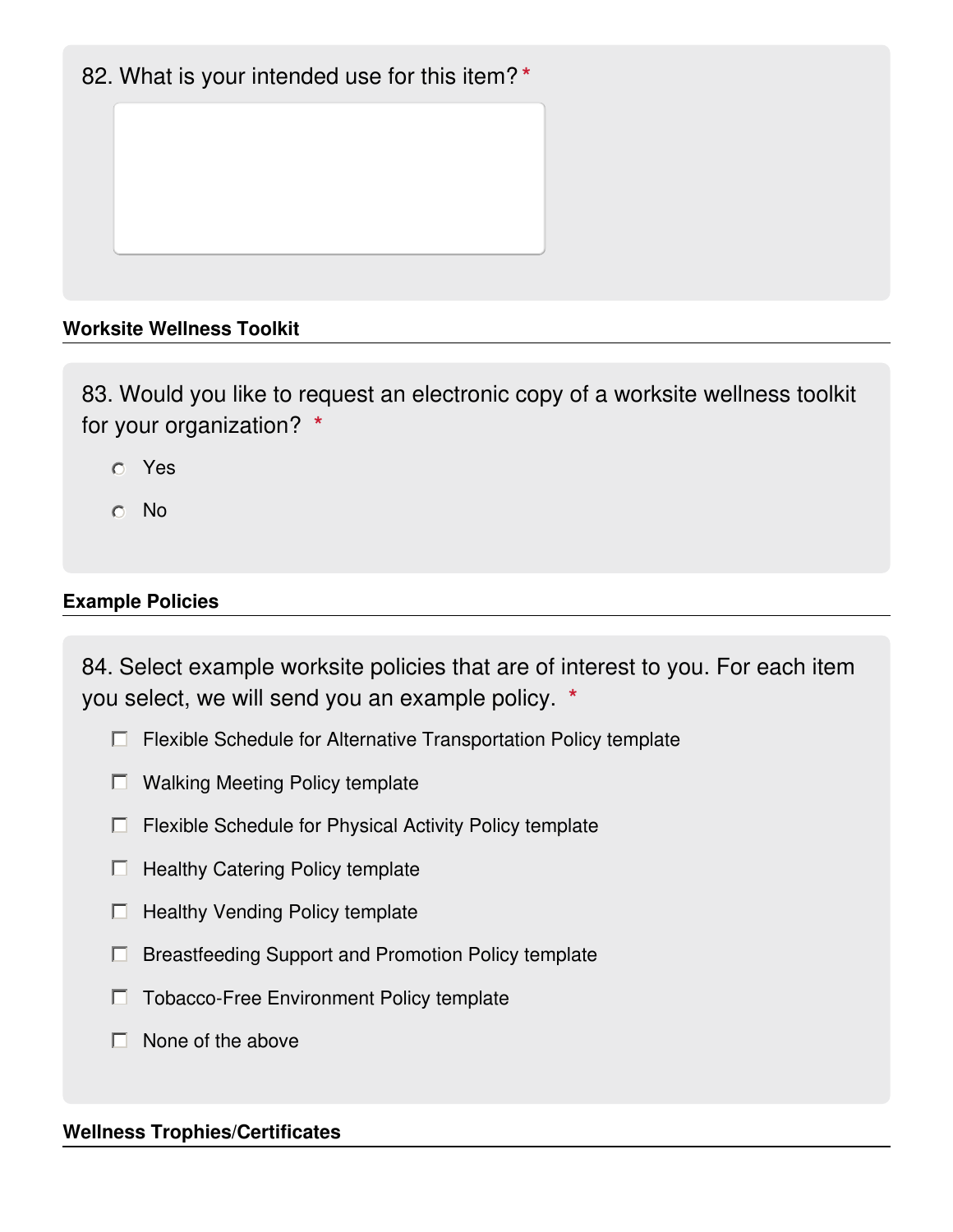85. Would you like to request personalized department or individual trophies as wellness incentives? (Ex: Fittest department, wellness champion of the month, most steps this month, wellness role model, etc.) **\***

- Yes
- No

## **Healthy Vending**

86. Would you like to request healthy vending promotional materials including a starter toolkit, vending machine stickers and food item stickers?

Yes No

**\***

**Connect with Local Food**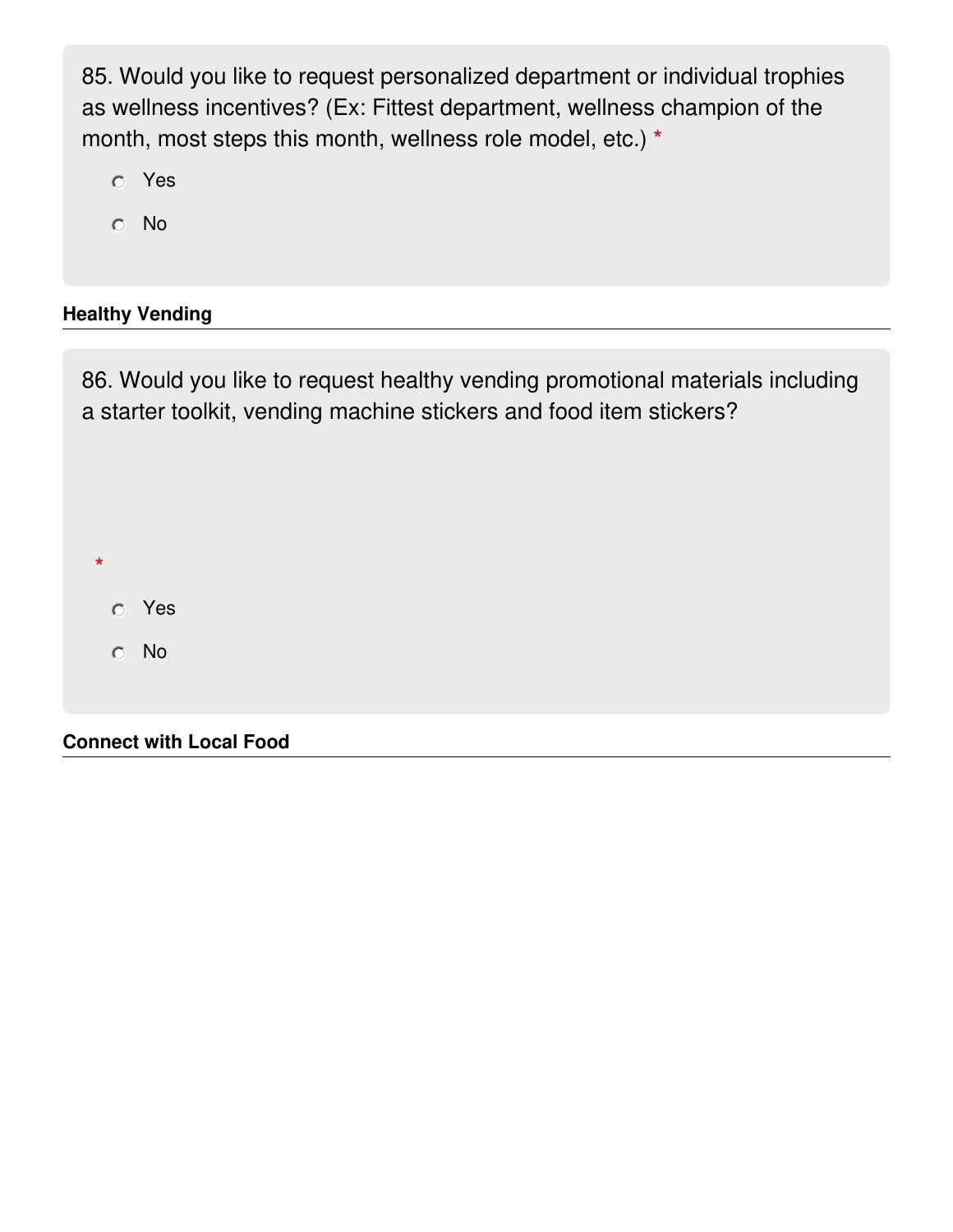87. Would you be interested in learning more about participating in Nourish Knoxville's pilot Nourish Wellness program? Nourish Knoxville is a nonprofit organization focused on building healthy communities by supporting relationships between local farmers, producers, and the public.

Partnering with their Nourish Wellness program will provide your employees with the following opportunities:

- Employees will receive \$5 each in vouchers provided by grant-funding for fresh, local fruits and vegetables at participating Nourish Knoxville farmers' market locations\*, for up to 5 visits during business hours on Wednesdays and Thursdays.
- Employees will receive recipe cards and other resources for buying and preparing locally-grown produce.

\**Participating farmers' markets (note: Location availability is subject to change due to the pandemic)*

- *Market Square Farmers' Market: Located at Market Square in downtown Knoxville*
- *New Harvest Farmers' Market: New Harvest Park, 4775 New Harvest Lane, Knoxville*
- Yes

**\***

No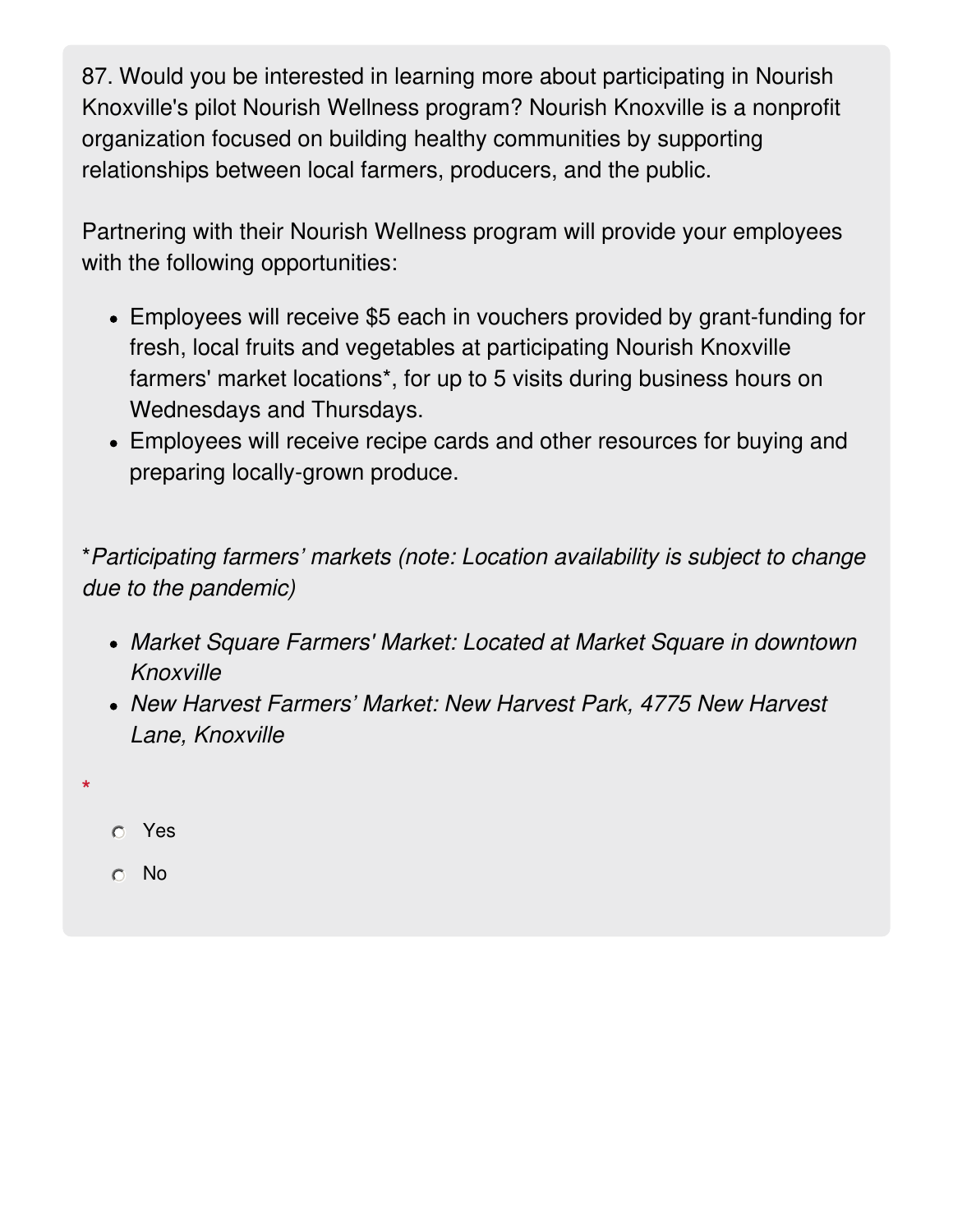88. Would you like to receive East Tennessee Local Food Guides from Nourish Knoxville for employee use?

Local Food Guides are a free, comprehensive resource to help consumers in East Tennessee find locally-grown food at farmers' markets, restaurants, farm and grocery stores, and more. Please note that 2022 Local Food Guides will be available in April of this year. **\***

- Yes
- No

89. How many Local Food Guides would you like to request for your worksite?

## **Other Resources**

90. What other resources would you like to request in order to improve upon worksite wellness initiatives? We may be able to provide other items if funding allows.



#### **Release**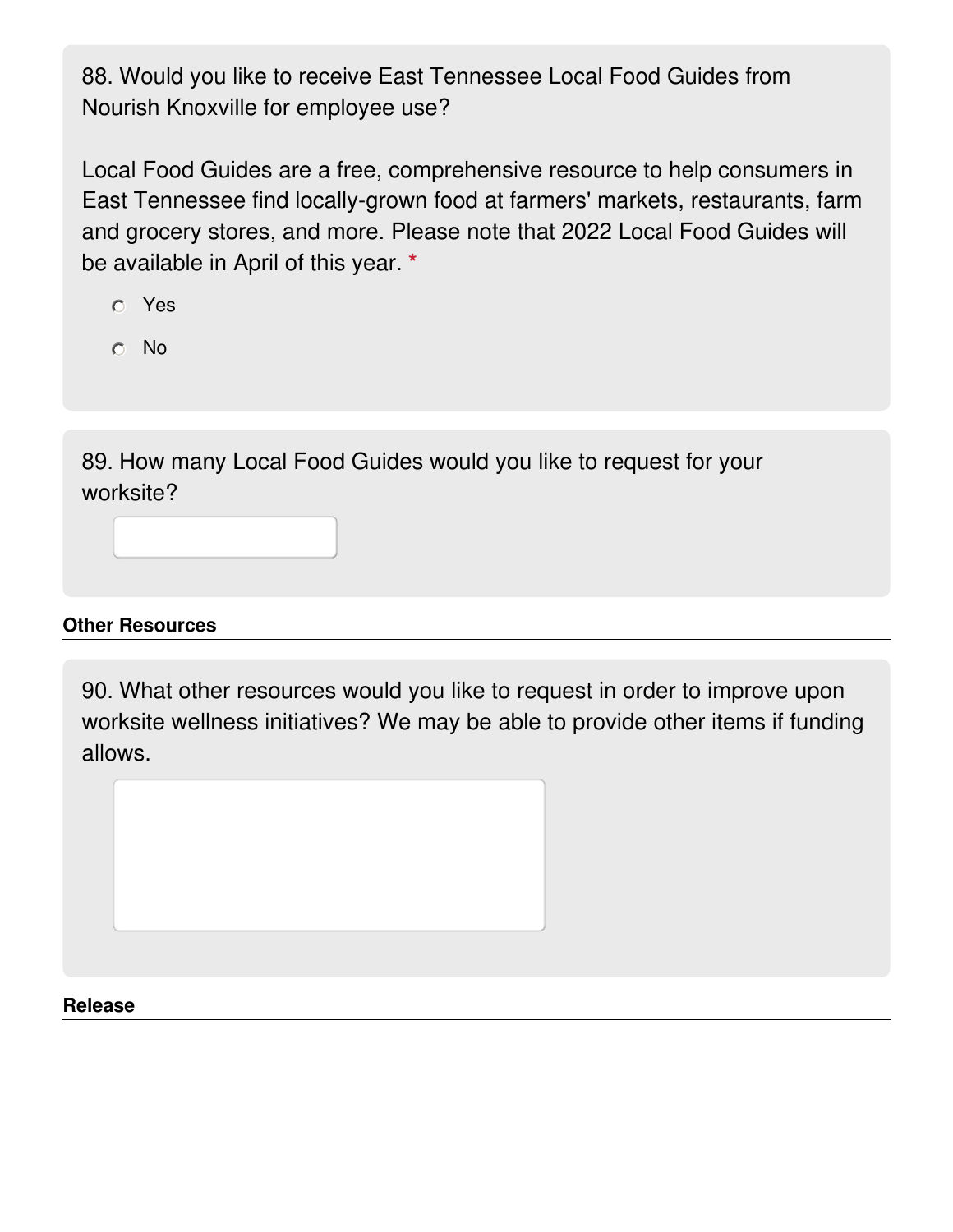91. Should you be eligible for ETWR Recognition, do you give ETWR permission to list your worksite as an awardee on the ETWR Facebook page, the ETWR website, and in media releases? **\***

- Yes
- No

92. Please upload an image of the logo that you would like used on any given resources (i.e., walking route signage) or on the ETWR Facebook page and website, should your organization be awarded. Your logo will only be shared if you selected that you give permission above.

Browse...

93. Please upload an image of the logo that you would like used on the ETWR Facebook page and website, should your organization be awarded. Your logo will only be shared if you selected that you give permission above.

Browse...

94. Please upload an image of the logo that you would like used on any given resources (i.e., walking route signage).

Browse...

#### **Additional Comments**